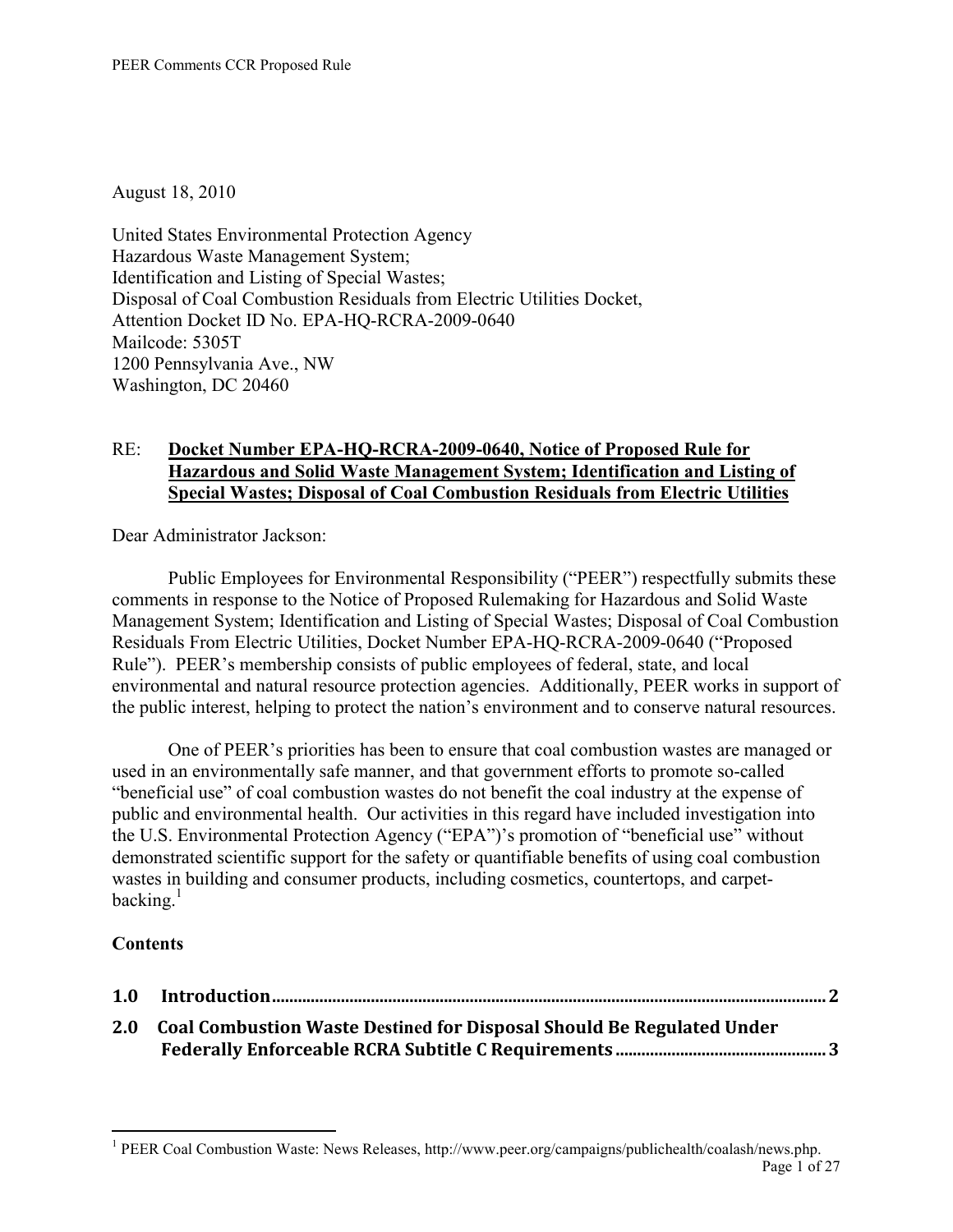<span id="page-1-0"></span>

|     | 2.1 Newer Air Pollution Controls Are Increasing the Volume and Toxic Content of Coal<br><b>Combustion Wastes; Data Used to Support Previous Regulatory Determination Is</b>                                                                         |
|-----|-----------------------------------------------------------------------------------------------------------------------------------------------------------------------------------------------------------------------------------------------------|
|     | 2.2 Claims that "Special Waste" Designation Will Create a "Stigma" that Reduces Coal                                                                                                                                                                |
| 3.0 | Coal Combustion Wastes Reuse - So-Called "Beneficial Use" -- Should Also Be<br>Regulated; Reuse Should Be Prohibited Waste- and Site-Specific Regulations<br>Are in Place to Ensure Toxics Are Not Released During Manufacture, Use, or             |
|     |                                                                                                                                                                                                                                                     |
|     | 3.1 Characterization of These Wastes Has Failed to Keep Up With Changes to Air                                                                                                                                                                      |
|     | 3.2 "Encapsulated" Uses Should Be Prohibited Unless Regulations Are in Place to<br>Prevent Release of Mercury and Other Toxics During Product Manufacture, Use,                                                                                     |
|     | High Heat Used to Manufacture Products - Particularly Cement Clinker and Drywall<br>a.<br>-- Will Volatilize and May Release Mercury, Arsenic, Selenium, Lead, and Other                                                                            |
|     | b. Use of Products Containing Coal Combustion Wastes May Release Pollutants and<br>Expose Construction Workers and Building Occupants to Contaminants  13<br>Contaminants Such as Mercury Are Released During Product Disposal, Recycling, or<br>c. |
|     | 3.3 "Unencapsulated" Uses Need to be Defined and Regulated Under Subtitle C to<br>Avoid Sham Recycling Scenarios and to Prevent Contamination from Use                                                                                              |
| 4.0 | "Beneficial Reuse" Should be Defined and Require Showing of Environmental<br>.19                                                                                                                                                                    |
|     | 4.1 EPA's Suggested Criteria to Distinguish Legitimate Reuse are Vague, Circular, and                                                                                                                                                               |
|     | 4.2 Reuse of Coal Combustion Wastes in Consumer Products and Construction Has<br>Expanded Far Beyond the Uses Identified in the May 2000 Regulatory                                                                                                 |
|     | 4.3 Coal Combustion Waste Reuse Should Have to Demonstrate Environmental                                                                                                                                                                            |
| 5.0 |                                                                                                                                                                                                                                                     |

### **1.0 Introduction**

 $\overline{a}$ 

The hazards associated with coal combustion wastes  $("CCWs")^2$  are well-known, as damage cases such as TVA's disastrous ash spill and contaminated drinking water in Pines, Indiana, have shown. We urge strong federally enforceable regulation of coal combustion wastes under Resource Conservation and Recovery Act ("RCRA") Subtitle C regulations. We also urge that reuse (so-called "beneficial use") be regulated under Subtitle C. Without federal enforcement and tracking, even EPA recognizes that "it has been EPA's experience in developing and implementing RCRA regulation and elsewhere that material inevitably flows to less regulated applications,"<sup>3</sup> we urge that reuse of coal combustion waste be banned to prevent

 $2$  PEER uses the term "coal combustion wastes" interchangeably with the term, "coal combustion residuals," as that term is used in the proposed rule.

<sup>&</sup>lt;sup>3</sup> Envtl. Protection Agency Proposed Rule: Hazardous and Solid Waste Management System; Identification and Listing of Special Wastes; Disposal of Coal Combustion Residuals from Electric Utilities, 75 Fed. Reg. 35,128, 35,186 (June 21, 2010) (to be codified at 40 C.F.R. pts. 257, 261, 264 et al.).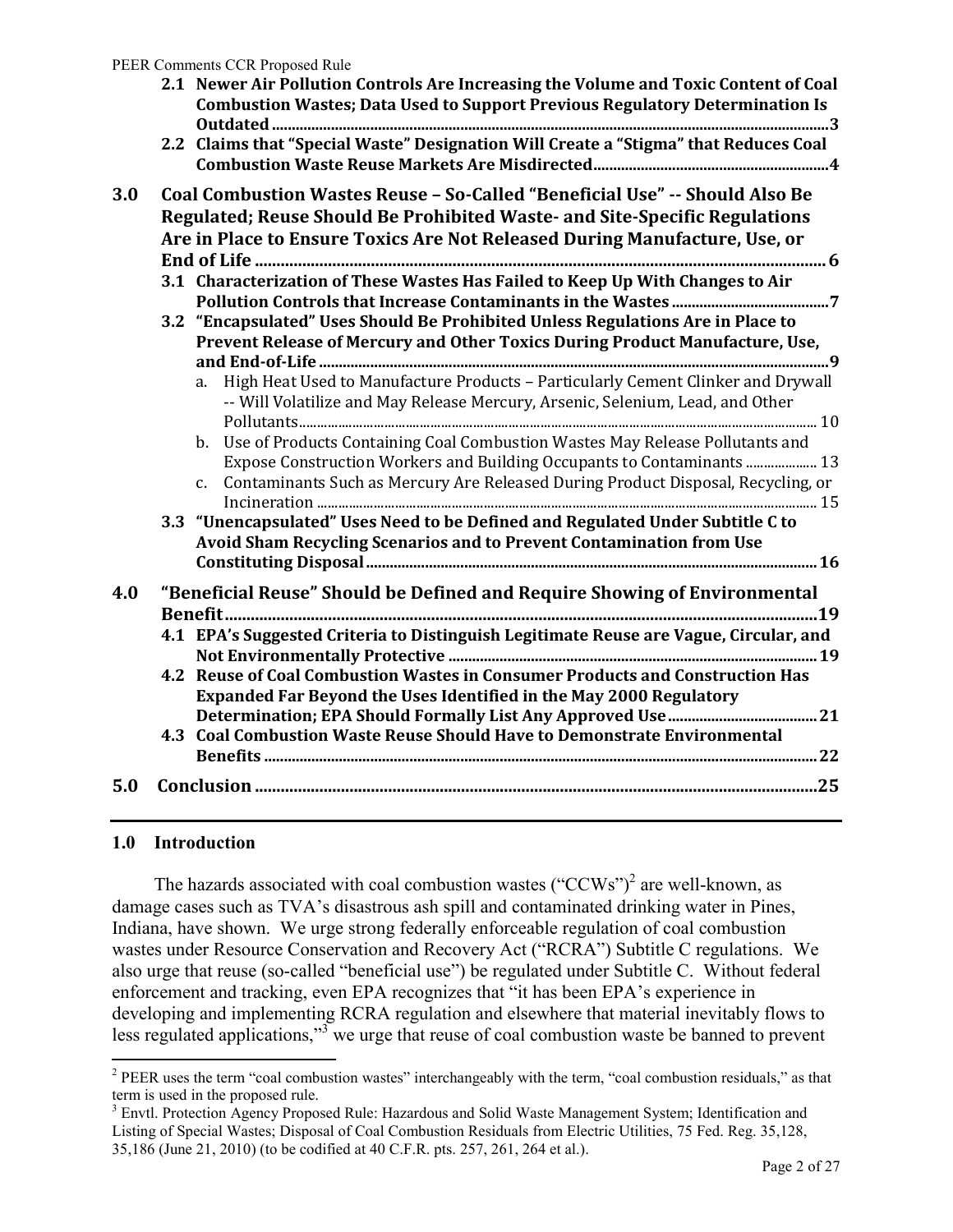<span id="page-2-0"></span>large-scale sham recycling and use constituting disposal. Of the approximately 136 million tons of coal combustion wastes that were produced by coal fired power plants in 2008, 44% – over 60 million tons – were reused as fill materials, cement and concrete production, wallboard products, snow and ice traction control, mining applications, agriculture, "miscellaneous/other," and a variety of other categories.

Regulation under hazardous waste provisions is needed to protect human health and the environment from the tons of wastes that have been stored in dangerous stockpiles and that will go to disposal each year. Federally enforceable regulation is also needed to ensure that the nearly half of these wastes that are claimed to be reused each year are not able to avoid regulation solely by being directed to sham recycling operations. Unencapsulated uses of coal combustion wastes – including but not limited to any use as structural fill or agricultural applications – are more like disposal than legitimate reuse and should be subject to Subtitle C regulations. Other uses, including so-called "encapsulated" uses such as cement and wallboard, should also be subject to subtitle C regulations because toxics are released during manufacture, use, and disposal or incineration at end of life.

We urge EPA to consider the following comments and to protect the environment by regulating coal combustion wastes destined for disposal or reuse under RCRA subtitle C.

## **2.0 Coal Combustion Waste Destined for Disposal Should Be Regulated Under Federally Enforceable RCRA Subtitle C Requirements**

The Kingston coal ash spill, as well as the proven and potential damages from buried and beneficially used ash used as fill in Pines, Indiana, and at the Battlefield Golf Course, clearly demonstrate the need for strong Federal regulatory oversight of coal combustion waste. These wastes should be regulated under strict, federally-enforceable environmental protections as listed waste under Subtitle C. New air pollution controls mean that more toxics are being removed from air emissions and instead leaving the power plants as solid waste. We need to take the lessons from the proven and potential coal combustion waste damage cases and regulate beneficial uses along with disposal until we are sure that effective measures are in place to adequately protect human health and the environment.

# **2.1 Newer Air Pollution Controls Are Increasing the Volume and Toxic Content of Coal Combustion Wastes; Data Used to Support Previous Regulatory Determination Is Outdated**

EPA expects that due to increasing electricity demand, and the continued dominance of coal-generated electricity production (~45%) in the United States, the quantity of coal combustion wastes produced and available for reuse is also expected to increase.<sup>4</sup> Implementation of newer air pollution control requirements to remove mercury, NOx, and SOx will result in generation of more coal combustion waste byproducts of air pollution control and in more captured mercury. A report published by EPA in December 2009 and included in the docket for this Proposed Rule notes in its discussion of prior research on environmental impact from disposal of CCRs that "most of the existing CCR data are for CCRs prior to implementation of mercury and multi-pollutant controls."<sup>5</sup>

 $\overline{a}$ 

5 D. KOSSON, F. SHANCHEZ, P. KARIHER, L.H. TURNER, R. DELAPP, P. SEIGNETTE, PREPARED FOR SUSAN A. THORNELOE, U.S. ENVTL. PROTECTION AGENCY, OFFICE OF RESEARCH AND DEVELOPMENT NATIONAL RISK

<sup>4</sup> http://www.epa.gov/epawaste/nonhaz/define/pdfs/coal-combust.pdf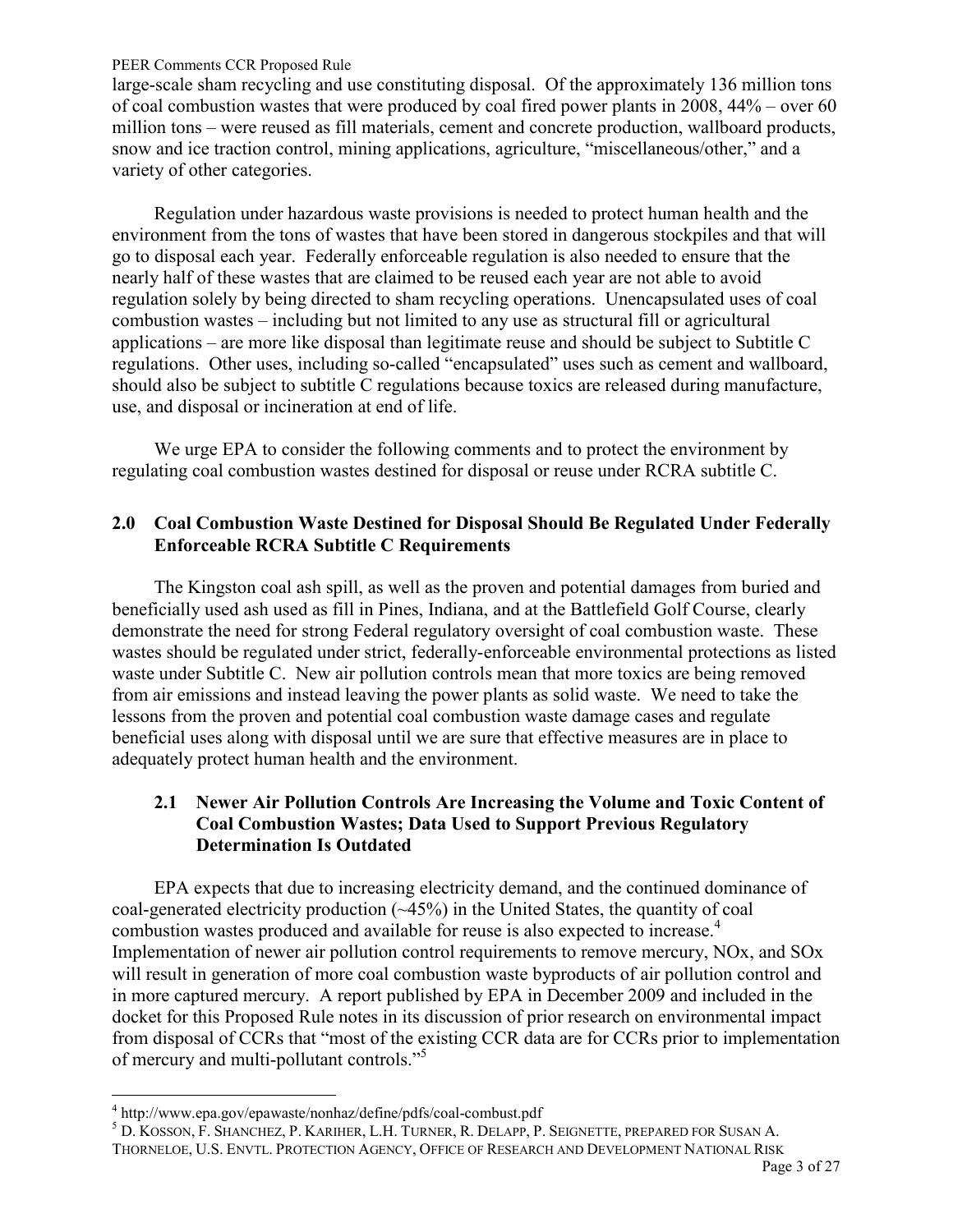$\overline{a}$ 

<span id="page-3-0"></span>Mercury ("Hg") in the coal that is fed to coal-fired power plants will leave the power plants either in the air emissions stacks or the liquid or solid waste residue. With increasing implementation of mandated improvements to reduce mercury and other pollution to air, more mercury will leave the power plants in the liquid and solid waste residues. One recent article reported that although the Clean Air Mercury Rule (CAMR), which would have required the electric utility sector to remove at least 70% of mercury stack emissions by 2018, has been vacated by the Court, new rules are being worked on and twenty states have implemented their own regulations already.<sup>6</sup>

Efforts to finally reduce mercury emissions to air from power plants must not be circumvented by creating other avenues for release of the captured mercury. In 2005, EPA's Office of Research and Development described interim results from leach testing of coal combustion residuals resulting from facilities utilizing various air pollution controls.<sup>7</sup> The memorandum noted, "Results from two scrubber sludge facilities suggest that leaching of mercury may occur under certain conditions … further evaluation is warranted to understand if the extent of this leaching would pose potential concern … [r]esults for arsenic and selenium indicate that additional evaluation is warranted to determine if there is a potential concern to human health and the environment."<sup>8</sup>

In addition, a recent article in reports that one landfill containing FGD solids mixed with lignitic fly ash released mercury fluxes estimated at about four times higher than surrounding soil.<sup>9</sup> The potential for release of mercury and other constituents of concern provide further support for the most environmentally-protective disposal regulations, including provisions for federal permitting, enforcement, and financial assurance requirements.

## **2.2 Claims that "Special Waste" Designation Will Create a "Stigma" that Reduces Coal Combustion Waste Reuse Markets Are Misdirected**

EPA's preamble states that EPA would be interested in suggestions on methods by which the Agency could reduce any stigmatic impact that might indirectly arise as a result of regulation of CCRs destined for disposal as a "special" waste under RCRA subtitle C.

MANAGEMENT RESEARCH LABORATORY, AIR POLLUTION PREVENTION AND CONTROL DIVISION, CHARACTERIZATION OF COAL COMBUSTION RESIDUES FROM ELECTRIC UTILITIES – LEACHING AND CHARACTERIZATION DATA, EPA-600/R-09/151, 14 (Dec. 2009), available at http://www.regulations.gov/, type in EPA-HQ-RCRA-2009-0640-0329 and click enter.

<sup>6</sup> CONSTANCE L. SENIOR, SUSAN THORNELOE, BERNINE KHAN, DAVID GOSS, FATE OF MERCURY COLLECTED FROM AIR POLLUTION CONTROL DEVICES, JOURNAL OF AIR AND WASTE MANAGEMENT (2009); also available at oaspub.epa.gov/eims/eimscomm.getfile?p\_download\_id=491053.

<sup>&</sup>lt;sup>7</sup> Memorandum from Susan Thorneloe, Atmospheric Protection Branch, US EPA National Risk Management Research Laboratory, to Sally L. Shaver, Director, Emissions Standards Division, Office of Air Quality Planning and Standards, Potential for Cross-Media Transfers from management of Mercury-Enriched Coal Combustion Residues (Feb. 18, 2005), available at http://www.regulations.gov, enter EPA-HQ-OAR-2002-0056/6139. 8 *Id*. at 7.

<sup>&</sup>lt;sup>9</sup> CONSTANCE L. SENIOR, SUSAN THORNELOE, BERNINE KHAN, DAVID GOSS, FATE OF MERCURY COLLECTED FROM AIR POLLUTION CONTROL DEVICES, JOURNAL OF AIR AND WASTE MANAGEMENT (2009); also available at oaspub.epa.gov/eims/eimscomm.getfile?p\_download\_id=491053; citing Xin, M.; Gustin, M.S.; Ladwig, K.; Pflughoeft-Hassett, D.F. Air-Substrate Mercury Exchange Associated with Landfill Disposal of Coal Combustion Products, 56 J. Air & Waste Manage. Assoc. (2006) 1167-1176.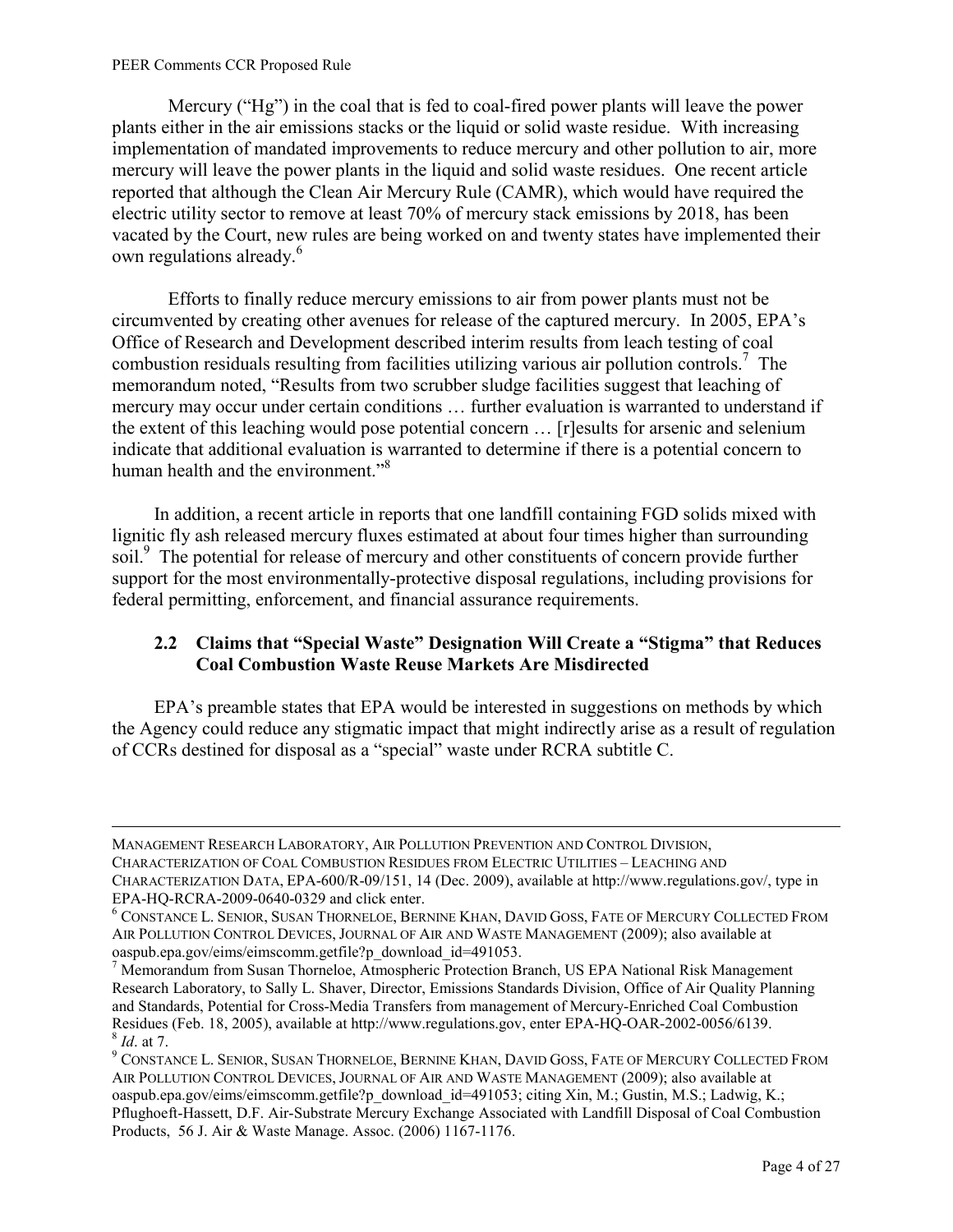$\overline{a}$ 

PEER submits that coal combustion waste reuse – which has increased to over 60 million tons – in construction, general fill, consumer products, minefill, and agriculture – should have been "stigmatized" previously. The result of EPA and industry effort to promote coal combustion waste reuse and to dismiss concerns about health and safety impacts (or unknowns) has been an unprecedented expansion, with little independent environmental testing, to reuse totaling over 44 percent of the coal combustion waste produced. The coal combustion waste reuse market has expanded to the point where even EPA claims that it may not be aware of all the uses of coal combustion wastes. $10$ 

Additionally, the so-called stigma concern appears to be an effort to distract EPA from the real issue at hand – the danger posed by 136 million tons of unregulated hazardous waste – in order to help the coal industry avoid federally-enforceable regulation and save money on coal ash disposal. To the extent that any "stigma" might exist, even it the completely unregulated state prior to coal ash regulation, mercury content of coal fly ash has been a concern of green building certification programs for healthy schools and healthcare facilities. The Collaborative for High-Performance Schools ("CHPS") limits "recycled content credits" for use of fly ash to fly ash containing levels of mercury below 11 ppb (or outside of California, less than  $5.5$  ppb).<sup>11</sup> Similarly, the U.S. Green Building Council's LEED standard for Healthcare facilities allowed coal fly ash substituted for Portland cement to qualify for recycled content if the mercury content was no greater than 2 ppb and the coal ash did not come from plants also burning municipal or hazardous waste.<sup>12</sup> These standards were set before EPA proposed to regulate coal combustion waste as hazardous and were based on the toxic content of the fly ash. In other words, the standards were set based on the actual tested content of particular sources of coal ash and were implemented regardless of the fact that EPA was marketing coal ash as a "valuable commodity."

In May 2008 – well before proposals to regulate disposed coal combustion wastes as hazardous wastes – the U.S. Department of Energy (DOE) National Energy Technology Laboratory (NETL) studied the economics of enhanced flu gas desulfurization (FGD) mercury capture and noted that with "increased public awareness of and concern about Hg, the notion that FGD gypsum contains 'increased' levels of Hg could significantly dampen or destroy the market for FGD materials."<sup>13</sup> Thus, any impacts due to "stigma" should be attributed as a cost of implementing congressionally mandated clean air controls rather than costs associated with this rulemaking. The solution to preventing "stigma" should not be save the industry money because of a fear of limiting an existing stream of revenue for coal fired utilities.

Failing to regulate a high volume hazardous waste stream that is growing and getting more toxic because of industry-generated concern about coal ash markets is missing the point – the purpose of the regulation is to protect human health and the environment by regulating hazardous waste from cradle to grave.

analyses/pubs/Enhanced%20FGD%20Hg%20Capture%20Economics%20FINAL%20May2008.pdf.

 $10$  Proposed Rule at 35,163 ("Of particular concern in this regard are reports that CCRs are being used in producing counter tops, bowling balls, and in the production of makeup.")

<sup>11</sup> *Groups Set Mercury Limits for Flyash in Concrete*, ENVTAL. BUILDING NEWS, Sept. 2008, *available at* http://www.buildinggreen.com/auth/article.cfm/2008/8/28/Groups-Set-Mercury-Limits-for-Flyash-in-Concrete/. <sup>12</sup> *Id.*

<sup>&</sup>lt;sup>13</sup> Andrew P. Jones, Research and Development Solutions, LLC, and Thomas J. Feeley, III, U.S. Department of Energy, National Energy Technology Laboratory, DOE/NETL's Mercury Control Technology Field Testing Program: Preliminary Economic Analysis of Wet FGD Co-Benefit Enhancement Technologies 27 (May 2008), available at http://www.netl.doe.gov/energy-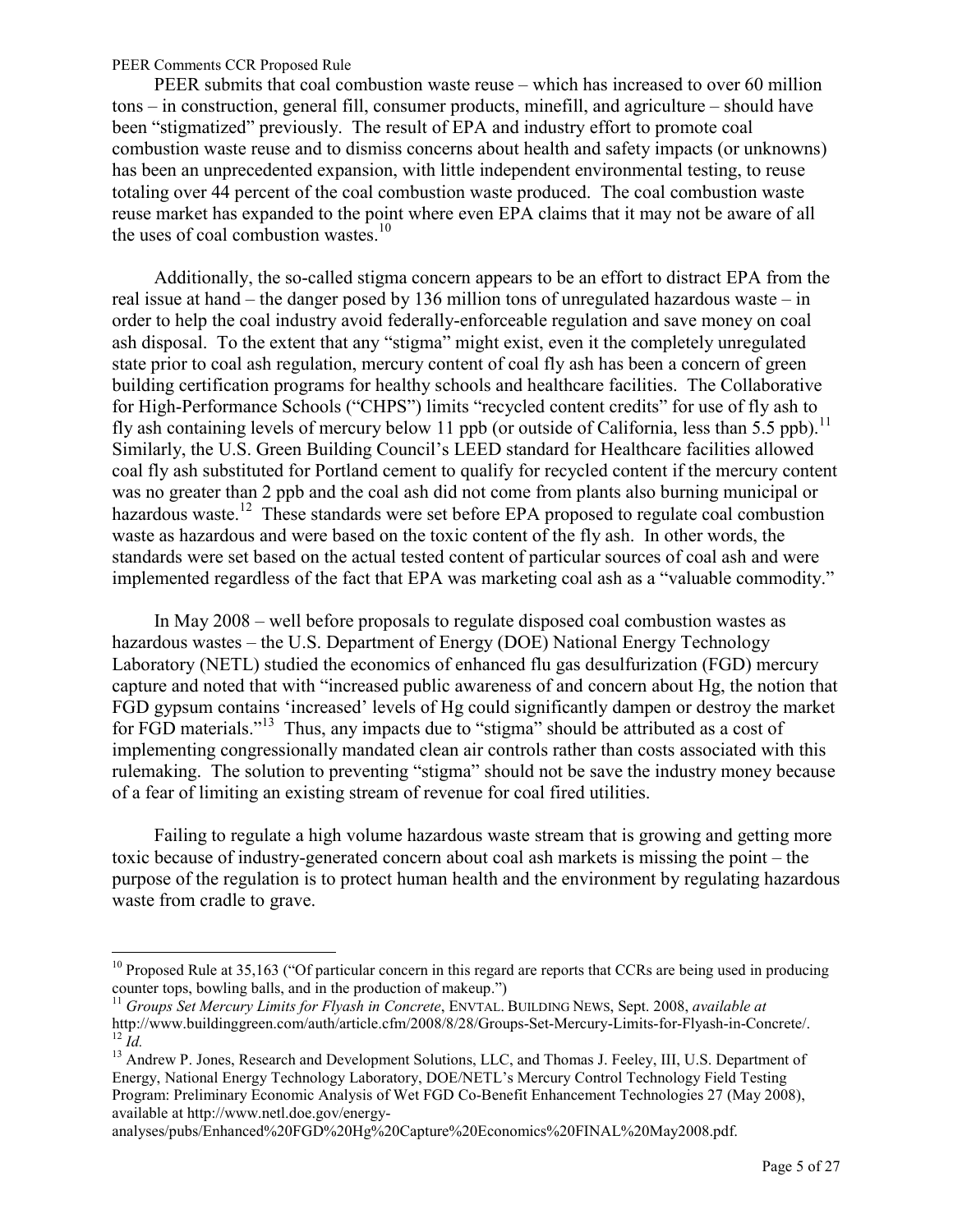<span id="page-5-0"></span>Additionally, stringent federal regulation for coal ash that tracks storage, transportation, and disposal and that applies across state lines will help prevent a "race to the bottom" and ensure that EPA failure to regulate does not contribute to disproportionate impacts to communities with less state oversight or less consistent state enforcement.

## **3.0 Coal Combustion Wastes Reuse – So-Called "Beneficial Use" -- Should Also Be Regulated; Reuse Should Be Prohibited Waste- and Site-Specific Regulations Are in Place to Ensure Toxics Are Not Released During Manufacture, Use, or End of Life**

RCRA was designed as a preventive regulation to avoid unsafe waste management practices by regulating hazardous wastes from cradle-to-grave. EPA's preamble describes a system of coal combustion waste management that would regulate waste only from cradle to consumer. As the proven and potential damage cases in Pines, Indiana, Battlefields Golf Course, or excess waste used to fill sand and gravel quarries make obvious, the "unencapsulated" use of coal combustion waste as large scale fill, road base, or application to the water table in sand and gravel quarries and minefills pose dangers to water sources and should be regulated as disposal under Subtitle C. Similarly, uses that EPA calls "encapsulated" should also be regulated, because toxics are released during product manufacture, use, or at end of life when the recycled coal ash is ultimately disposed or recycled. Without regulation, utilities looking to save money can say virtually any use of coal combustion wastes is "recycling" and thereby avoid tracking and permitting regulations for storage, transport, spills, and ultimate disposal.

Recent EPA research has noted that fly ash and FGD residues are coal combustion residues "with the potential to have increased mercury and/or other pollutant concentrations from the implementation of new air pollution control technologies … [t]he chemical and physical properties may also change as a result of sorbents and other additives being used to improve air pollution control."<sup>14</sup> Allowing increasing quantities of increasingly mercury-containing wastes to avoid regulation by being placed into consumer products undercuts efforts to reduce mercury. Ignoring potential cross-media transfers of mercury also runs counter to the strategy EPA developed to reduce health risks associated with mercury exposure.<sup>15</sup>

Moreover, without federal regulation, EPA relies on industry voluntary data to estimate volumes of coal combustion waste generated and reused each year.<sup>16</sup> The industry association acknowledges that the data may be incomplete.<sup>17</sup> EPA should regulate coal combustion wastes destined for reuse in order to have a means of tracking and accounting for the over 60 million tons that are reused in the United States each year. If the wastes destined for reuse continue to be exempted from regulation, citizens will have to continue to rely on industry's aggregated voluntarily reported data to find out how much of the coal combustion wastes are used in agriculture, ice control, cement, and other uses each year.

<sup>&</sup>lt;sup>14</sup> Susan Alice Thorneloe-Howard, U.S. Envtl. Protection Agency, Evaluating the Thermal Stability of Mercury and Other Metals in Coal Combustion Residues Used in the Production of Cement Clinker, Asphalt, and Wallboard, EPA/600/R-09/152, at 1-2 ( 2009), available at http://www.epa.gov/nrmrl/pubs/600r09152/600r09152.pdf, last accessed June 15, 2010.

<sup>&</sup>lt;sup>15</sup> U.S. ENVTL. PROTECTION AGENCY, EPA'S ROADMAP FOR MERCURY, EPA-HQ-OPPT-2005-0013 (2006), http://www.epa.gov/mercury/pdfs/FINAL-Mercury-Roadmap-6-29.pdf.

<sup>&</sup>lt;sup>16</sup> Proposed Rule at 35,172.

<sup>&</sup>lt;sup>17</sup> ACAA 2007 Coal Combustion Product (CCP) Production and Use Survey Results Revised (2008), http://www.acaa-usa.org/displaycommon.cfm?an=1&subarticlenbr=3 (follow link for ACAA 2007 CCP Report). ("**Note 3:** Response to this survey is voluntary. Not all utilities respond, respond every year or respond with all requested data. Thus, actual production and usage numbers received may vary from year to year. When significant inconsistencies occur, such data is footnoted.")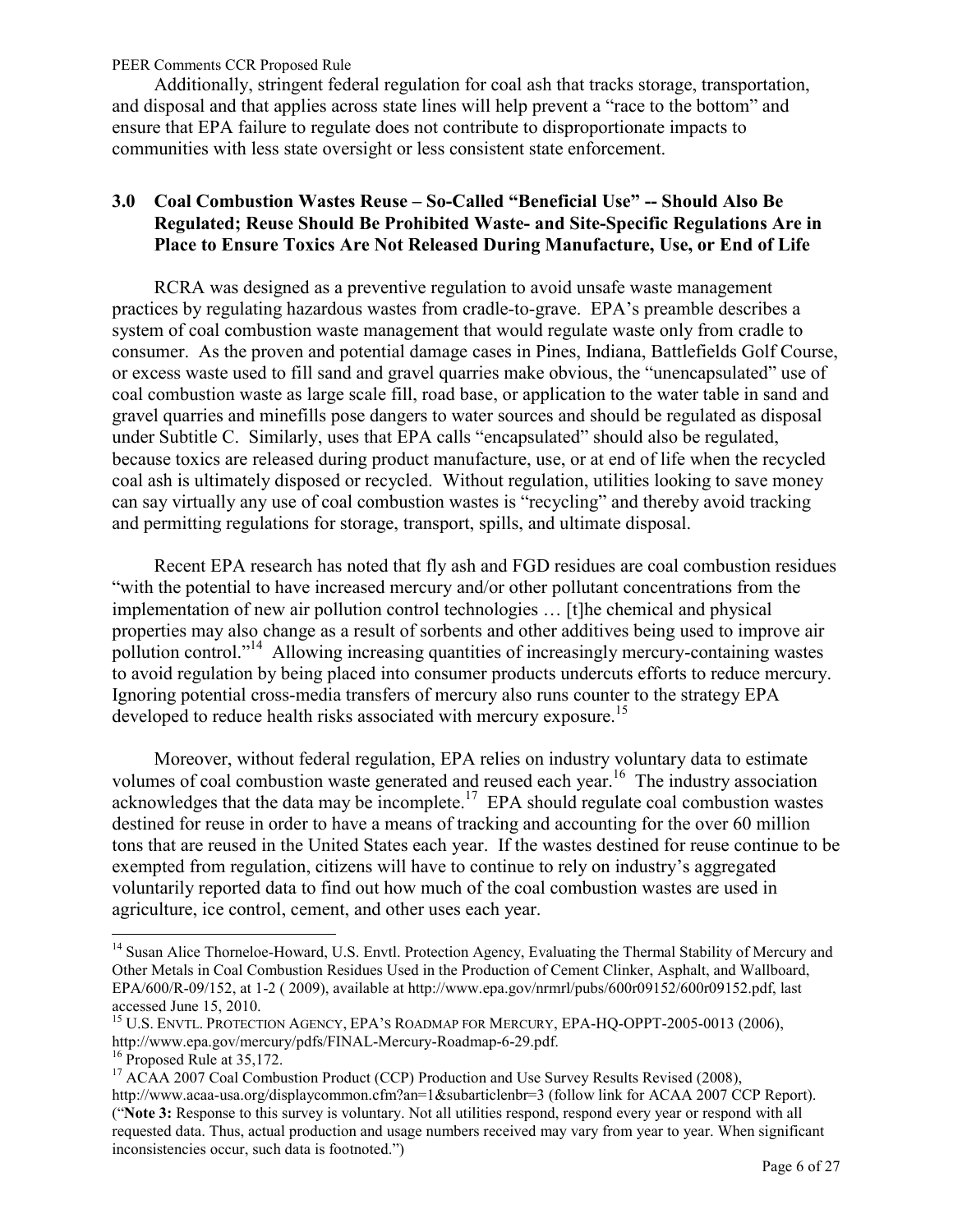$\overline{a}$ 

<span id="page-6-0"></span>Federal standards are also needed because coal combustion wastes can be produced across state lines from point of use, resulting in duplication of effort and difficulty as states, industries, and end-users distinguish between a patchwork of criteria and facility-specific impacts to coal combustion wastes. This patchwork could result in a flow of materials that are off-spec in one place to a location with less stringent requirements. Uniform regulation of reuse will ensure that sham recycling does not disproportionately impact some communities, as well as ensure that there are federal mechanisms in place to track generation of wastes and to enforce against use in a manner constituting disposal.

### **3.1 Characterization of These Wastes Has Failed to Keep Up With Changes to Air Pollution Controls that Increase Contaminants in the Wastes**

An EPA study published in December 2009 noted,

"Coal-fired power plants are the largest remaining source of anthropogenic mercury emissions in the U.S. Power plants are also a major source of nitrogen and sulfur oxides, particulate matter, and carbon dioxide. New environmental regulations in the U.S. will result in lower mercury air emissions. However, the mercury and other pollutants are transferred from the flue gas to fly ash and other air pollution control residues.

"The Clean Air Mercury Rule (CAMR) would have required the electric utility sector to remove at least 70% of the mercury released from power plant stack emissions by 2018. CAMR was vacated by [the court] in 2008. EPA is currently developing regulations under Section 112 of the Clean Air Act to reduce hazardous air pollutants (including mercury) from coal-fired power plants. Twenty states have implemented their own mercury regulations already … [o]ther EPA regulations will necessitate the addition of new air pollution control devices for NOx and  $SO<sub>2</sub>$  at some power plants. This can also affect the fate of mercury and other [constituents of potential concern]. $^{18}$ 

A Materials Characterization of Coal Combustion Residuals prepared by EPA in support of another proposed rulemaking in April, 2010, included the following in a list of "impacts of CCRs use":

> "One health risk issue currently gaining attention in the use of fly ash in high heat applications such as cement manufacture. When exposed to elevated temperatures (approximately 2,750 degrees Fahrenheit) in a cement kiln, laboratory experiments have found that mercury is readily released from fly ash (Plufhoeft-Hasset et al. 2007). At this time, the level of mercury in fly ash has not been significant to create a health risk. However, as coal utilities increasingly employ mercury capture technologies, some facilities may implement technologies that result in

<sup>&</sup>lt;sup>18</sup> SUSAN THORNELOE-HOWARD, U.S. ENVTL. PROTECTION AGENCY, EVALUATING THE THERMAL STABILITY OF MERCURY AND OTHER METALS IN COAL COMBUSTION RESIDUES USED IN THE PRODUCTION OF CEMENT CLINKER, ASPHALT, AND WALLBOARD, EPA/600/R-09/152 at 1-1, (2009), http://www.epa.gov/nrmrl/pubs/600r09152/600r09152.pdf.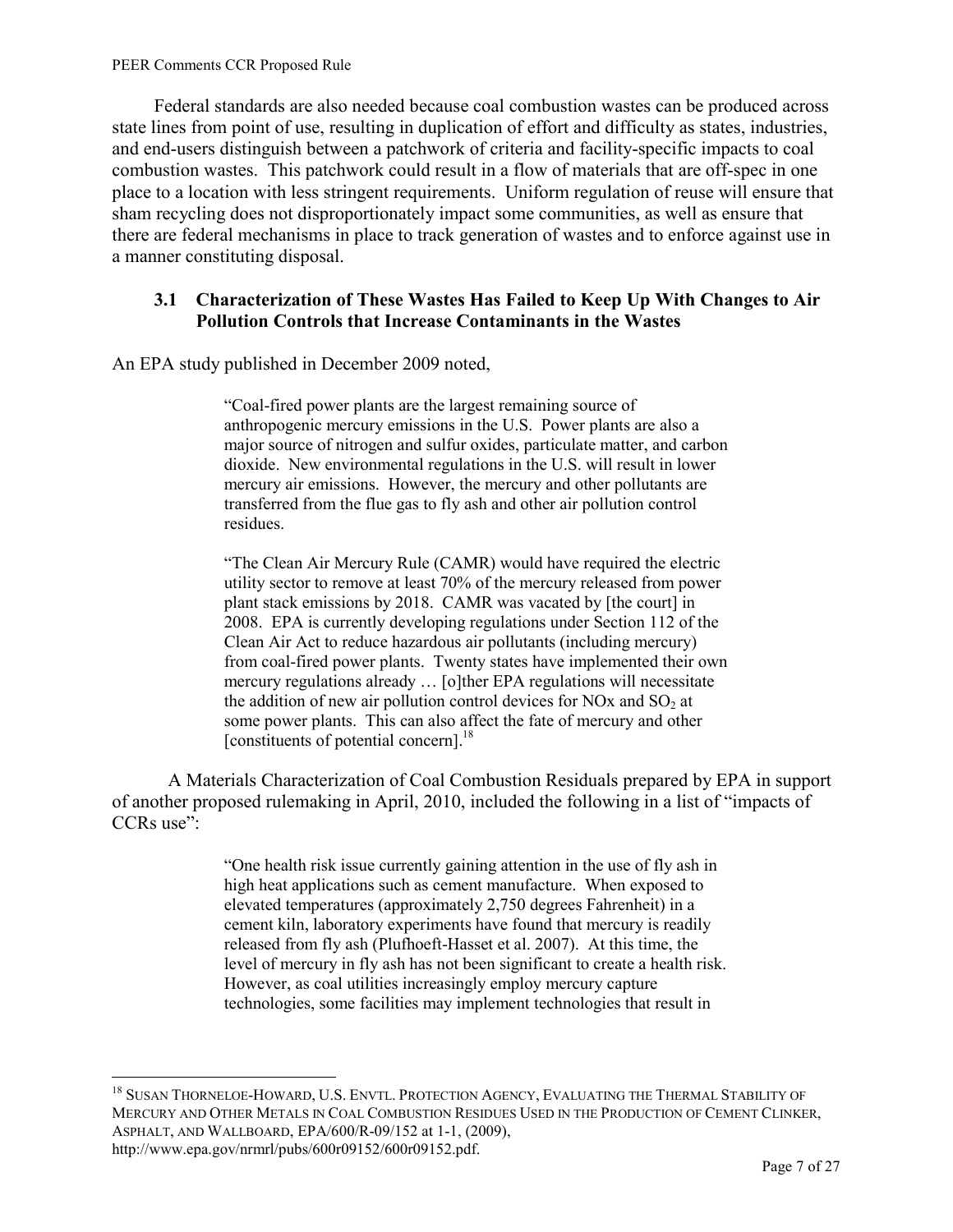fly ash with much higher mercury content that is not suitable for use in cement manufacture."<sup>19</sup>

An article in *Environmental Health Perspectives* recently reported, "depending on the mercury removal technique used, the amount of mercury in the fly ash rises by up to 184 times, according to tests reported by Amy Dahl of Frontier GeoSciences at the 2008 MEGA Symposium, a meeting sponsored by the EPA, the Department of Energy, the Electric Power Research Institute, and the Air & Waste Management Association.<sup>20</sup>

EPA, DOE, and trade groups have acknowledged that newer air pollution controls will change the nature of air pollution control residues and shift mercury from air emissions toward air pollution control residues such as fly ash and FGD gypsum.<sup>21</sup> In 2009, EPA's Office of Research and Development published the third in a series of reports examining the changes to coal combustion residuals resulting from newer air pollution controls and resulting changes in potential for cross media transfer of constituents of potential concern from  $CCRs$ <sup>22</sup> EPA has plans to assess leaching of "constituents of potential concern" from applications including "beneficial use on the land" in a future report. $^{23}$ 

The potential impacts of mercury controls on coal fired power plants is unknown and EPA's Atmospheric Protection Branch of the Office of Research and Development is still conducting research to characterize coal combustion wastes generated in facilities with mercury controls.<sup>24</sup> In particular, EPA has stated a need for further analysis of potential mercury release from coal combustion residuals with increased levels of mercury and other metals for "the variety of beneficial uses currently in place (e.g. wall board, cement, asphalt, soil amendment)."<sup>25</sup> Additionally, analysis is still being performed to characterize the wastes and to assess whether mercury is released in some reuse applications.

Thus, the data EPA used to make its May 2000 regulatory determination is no longer representative of the waste stream. EPA needs to reverse the Bevill determination for wastes being reused until new studies have been conducted, results evaluated, risks and benefits weighed, and regulations promulgated for determination of waste- and site-specific reuse applications.

<sup>21</sup> Constance L. Senior, Susan Thorneloe, Bernine Khan, David Goss, Fate of Mercury Collected From Air Pollution Control Devices, Air and Waste Management (July 2009); also available at

oaspub.epa.gov/eims/eimscomm.getfile?p\_download\_id=491053.

<sup>22</sup> D. KOSSON, F. SHANCHEZ, P. KARIHER, L.H. TURNER, R. DELAPP, P. SEIGNETTE, PREPARED FOR SUSAN A. THORNELOE, U.S. ENVTL. PROTECTION AGENCY OFFICE OF RESEARCH AND DEVELOPMENT NATIONAL RISK MANAGEMENT RESEARCH LABORATORY, AIR POLLUTION PREVENTION AND CONTROL DIVISION,

CHARACTERIZATION OF COAL COMBUSTION RESIDUES FROM ELECTRIC UTILITIES – LEACHING AND

<sup>&</sup>lt;sup>19</sup> U.S. ENVTL. PROTECTION AGENCY, MATERIALS CHARACTERIZATION PAPER IN SUPPORT OF THE PROPOSED RULEMAKING – IDENTIFICATION OF NONHAZARDOUS SECONDARY MATERIALS THAT ARE SOLID WASTE: COAL COMBUSTION RESIDUALS – COAL FLY ASH, BOTTOM ASH, AND BOILER SLAG at 7 (April 5, 2010), http://www.epa.gov/epawaste/nonhaz/define/pdfs/coal-combust.pdf.

<sup>20</sup> David J. Tenenbaum, *Trash or Treasure: Putting Coal Combustion Waste to Work*, 117 Envtl. Health Persps, A490, http://ehp03.niehs.nih.gov/article/fetchArticle.action?articleURI=info:doi/10.1289/ehp.117-a490.

CHARACTERIZATION DATA, EPA-600/R-09/151 (Dec. 2009), http://www.regulations.gov/, type in EPA-HQ-RCRA-2009-0640-0329 and click enter.

<sup>23</sup> *Id*. at 4.

<sup>&</sup>lt;sup>24</sup> U.S. Envtl. Protection Agency Office of Research and Development Atmospheric Protection Branch Mercury Non-Combustion Research, http://www.epa.gov/appcdwww/apb/mercury.htm. <sup>25</sup> *Id.*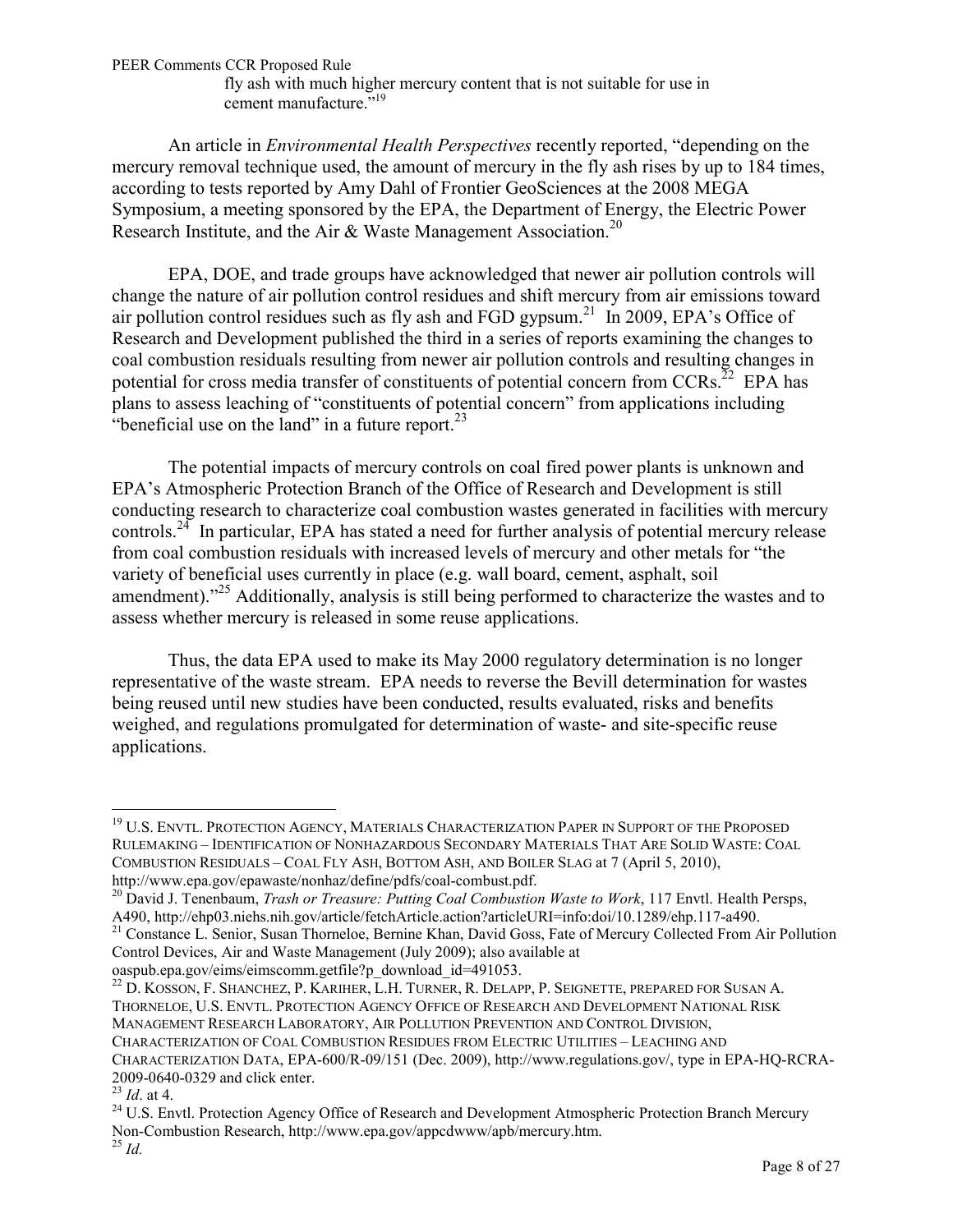<span id="page-8-0"></span>The changing nature of coal combustion wastes and variability in waste management scenarios mean that the decades old data that EPA and others rely on to assert the safety of some coal combustion waste uses needs to be updated. Pulling the toxics out of the air emissions from coal-fired power plants is a necessary step to protecting public health, but the benefits may be lost if the toxics are just recycled back into the environment in another form. Ultimately, continuing to promote recycling of these wastes subsidizes a dirty industry at the expense of public health.

# **3.2 "Encapsulated" Uses Should Be Prohibited Unless Regulations Are in Place to Prevent Release of Mercury and Other Toxics during Product Manufacture, Use, and End-of-Life**

EPA states in the preamble that it is "proposing [not to reconsider the regulatory determination regarding "beneficial use"] in recognition that some uses of CCRs, such as encapsulated uses in concrete, and use as an ingredient in the manufacture of wallboard, provide benefits and raise minimal health or environmental concerns.<sup>"26</sup>

PEER disagrees with EPA's broad assertion that "encapsulated" uses of coal combustion waste in concrete or as wallboard ingredient "raise minimal health or environmental concerns." (PEER also disagrees with EPA's assertion that reusing coal combustion wastes is beneficial. See below.)

Research has shown that some so-called encapsulated uses of coal combustion wastes particularly use in high temperature manufacturing processes – such as raw feed to cement kilns or as ingredient in FGD wallboard – release mercury to the environment. According to industry data, gypsum panel projects accounted for over 8 million tons – or about 14% of FGD gypsum reuse – in 2008.<sup>27</sup> Over 4 million tons of FGD gypsum, fly ash, and bottom ash were used in blended cement/raw feed for clinker.<sup>28</sup> In the case of fly ash as raw ingredient in cement, the temperatures may be high enough to result in complete volatilization and release to the atmosphere of all of the mercury in the coal combustion waste.

Mercury is a persistent, bio-accumulative, and toxic pollutant and any additional release of mercury to the atmosphere can hardly be considered of "minimal health or environmental concern." EPA has targeted mercury for agency-wide strategic action to reduce release and prevent exposure. EPA should ensure that regulations – or special reuse exemptions from regulation – do not result in cross media transfers of mercury. In this case, removal of mercury from coal fired power plant air emissions should not be undercut by allowing mercury to instead be released from less stringently regulated cement kiln air or waste streams.

Even assuming (based on the industry-generated data that EPA often relies on in its promotional materials for coal ash reuse) that toxics are "bound" in some products and not volatilized or leached during the useful life of the product, there are still significant points of potential emission and worker exposure during manufacture (e.g. dust and releases during storage or transportation, spills, and volatilization of toxics subject to higher heat processing), during installation (e.g. cement mixing and curing, calcination of drywall during manufacture, or cutting drywall during installation, etc.) or end of life (e.g. demolition, concrete grinding,

 $\overline{a}$  $26$  Proposed Rule at 35,160.

<sup>&</sup>lt;sup>27</sup> American Coal Ash Association 2008 Coal Combustion Product (CCP) Production and Use Chart, http://acaa.affiniscape.com/associations/8003/files/2008\_ACAA\_CCP\_Survey\_Report\_FINAL\_100509.pdf.  $^{28}$   $\dot{I}$ *d*.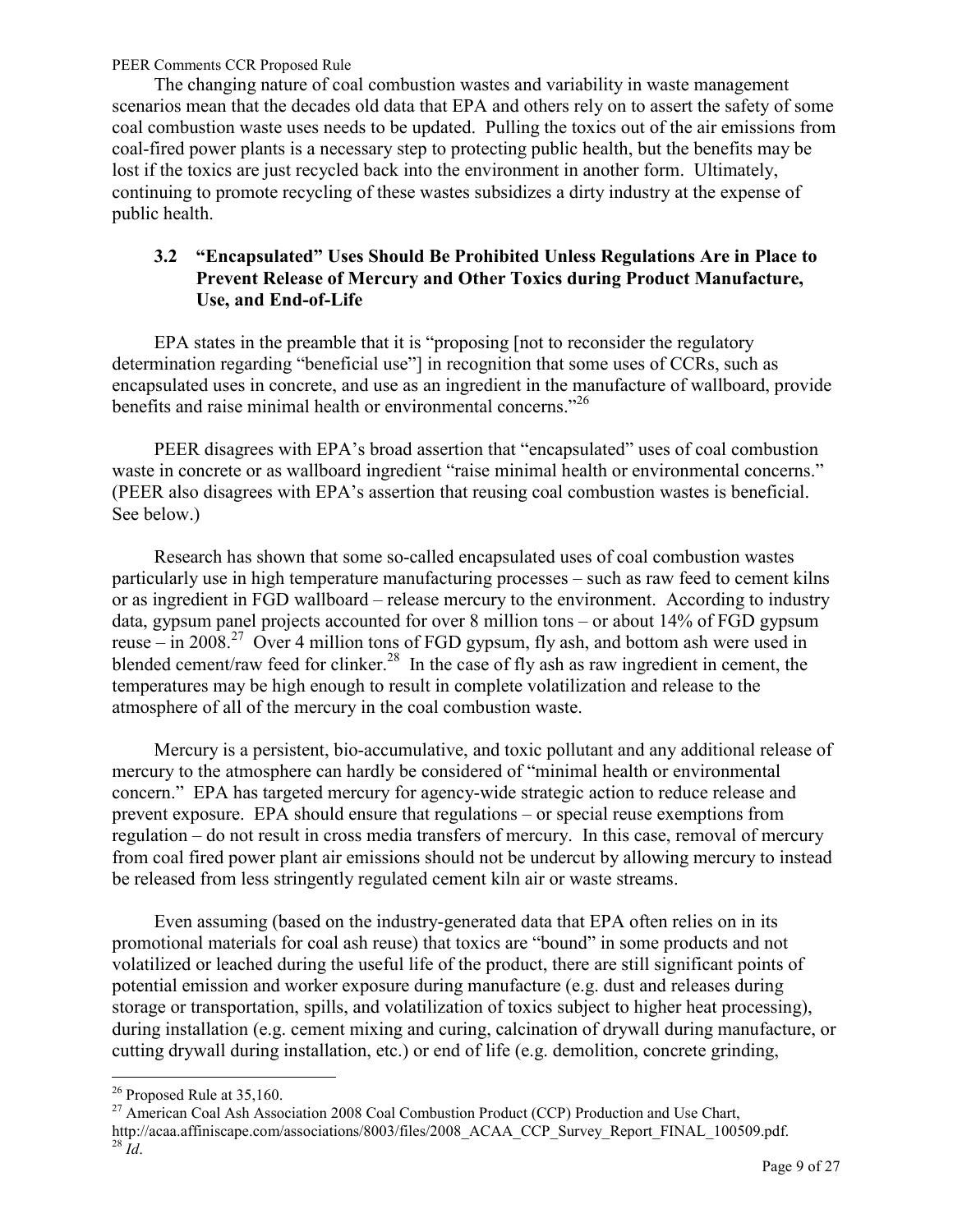$\overline{a}$ 

<span id="page-9-0"></span>drywall disposal, used carpet incineration, etc.) that should be regulated to prevent release of hazardous constituents from the wastes.

EPA's air pollution research branch has identified concerns about potential for cross-media transfers of mercury due to potential leaching of mercury and other metals from coal combustion wastes not only from land disposal, but also when coal combustion residues are used to make products. In a 2005 memo, EPA's National Risk Management Laboratory specifically identified concerns about the fate of mercury when CCRs were used to make products – including high temperature processes – and when products containing CCRs were ultimately disposed of – as in when wall board is disposed of in unlined landfills.<sup>29</sup> The memorandum also noted that the EPA researchers were working with the Electric Power Research Institute, the Department of Energy, and others, to obtain additional CCRs to represent a "likely range of coal type and air pollution control configuration combinations that are expected in response to anticipated mercury or multipollutant control requirements."<sup>30</sup>

Because of variability in coal combustion wastes due to different coal feedstock (containing varying amounts of contaminants), air pollution controls, and byproduct handling systems, EPA should put regulations in place to ensure that hazardous wastes do not flow to unregulated reuse sectors. EPA should reverse the regulatory determination for waste reuse. Updated characterization of each waste stream (i.e. fly ash, bottom ash, FGD gypsum, etc.) must be completed and any future determination on reuse must rely on data that is more reflective of new air pollution controls, waste volumes, coal sources, and site-specific reuse applications and rates.

## **a. High Heat Used to Manufacture Products – Particularly Cement Clinker and Drywall -- Will Volatilize and May Release Mercury, Arsenic, Selenium, Lead, and Other Pollutants**

According to a recent study, "Virtually all mercury will be volatilized when [coal combustion residuals) are used as a feedstock to cement kilns as the result of high operating temperatures (1450°C)."<sup>31</sup> "The results [of a laboratory simulation of cement clinker production] indicate that all of the As, Se and Pb are volatilized as a result of the high temperatures (1450ºC) …[w]ith potential changes in air pollution control at cement plants, there will be less Hg and other metals being emitted. However, these metals will be retained in the cement kiln dust and the air pollution control residues [of the cement kiln].

Ensuring that these metals are not later released based on how the air pollution control residues (FGD gypsum and cement kiln dust) are managed, requires additional research to evaluate the potential leaching of Hg and other metals for the conditions that the residues are managed. Currently there are no federal requirements for lining of landfills used for cement kiln

<sup>&</sup>lt;sup>29</sup> Memorandum from Susan Thorneloe, Atmospheric Protection Branch, US EPA National Risk Management Research Laboratory, to Sally L. Shaver, Director, Emissions Standards Division, Office of Air Quality Planning and Standards, Potential for Cross-Media Transfers from management of Mercury-Enriched Coal Combustion Residues (Feb. 18, 2005), available at http://www.regulations.gov, enter EPA-HQ-OAR-2002-0056/6139. <sup>30</sup> *Id*. at 6.

<sup>&</sup>lt;sup>31</sup> Senior, Constance L., Susan Thorneloe, Bernine Khan, David Goss, Fate of Mercury Collected From Air Pollution Control Devices, Journal of Air and Waste Management, July 2009; also available at oaspub.epa.gov/eims/eimscomm.getfile?p\_download\_id=491053.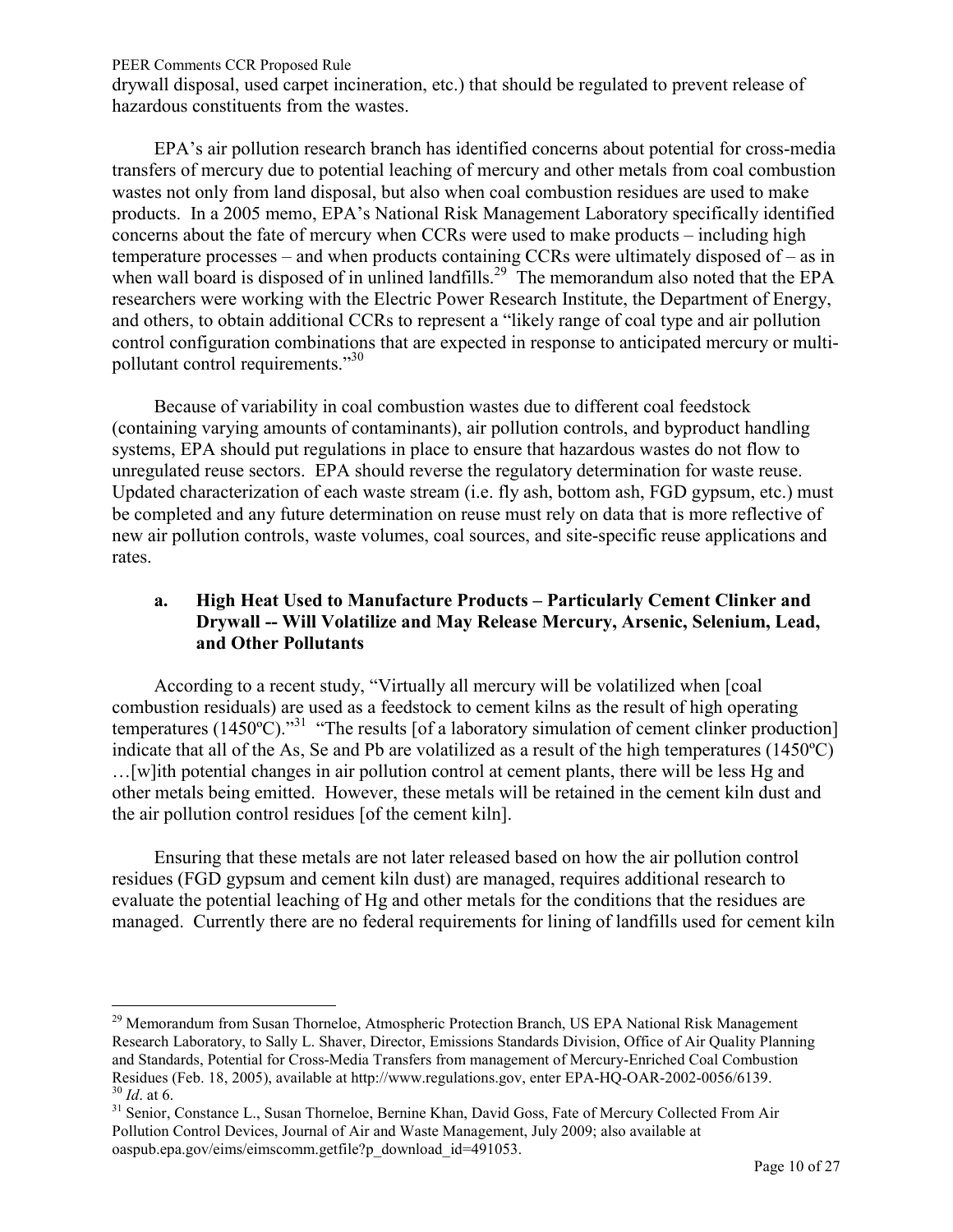dust disposal. In addition, some sites are using cement kiln dust in engineering and commercial applications."<sup>32</sup>

Pending assurance that new regulations on cement kiln air emissions or waste streams are in place, coal combustion wastes should be prohibited from use in cement kilns. Capturing mercury and other pollutants from coal power plant emissions does not reduce net mercury air emissions if the contaminant-containing coal combustion wastes are burned in another type of plant with less stringent controls.

### **Problems with cement**

After finding high levels of mercury in the soil and wildlife surrounding Lafarge North America's cement plant in Ravena, New York, the state announced in October 2009 that the Ravena cement plant would be prohibited from using fly ash.<sup>33</sup> The plant used between  $30,000$ and 60,000 tons of coal ash a year. It has been reported that although fly ash is less than 2% of the kiln mixture, in 2008 it caused more than 10% of the plant's mercury emissions on average, emissions Lafarge, with one of four tests showing that the ash accounted for 19% of the plant's mercury emissions.<sup>34</sup> The same report cites industry figures that show cement kilns have increased use of fly ash from about 1 million tons in 2001 to more than 4 million tons in 2006.

Allowing the coal fired utility air pollution control solid waste byproduct to be transported and burned in another industry is not resulting in overall removal of mercury from the atmosphere. Cement kiln byproducts will also need to be disposed. Currently, landfills disposing of cement kiln dust do not have federally imposed requirements for liners. Allowing the unrestricted use of coal combustion residues as raw feed in cement kilns may negate the environmental benefits of regulating mercury emissions from coal fired power plants as well as any environmental benefit from regulating coal combustion waste disposal. Essentially, sending the coal combustion wastes to be used to produce clinker in cement kilns means that you have captured the mercury from the coal fired power plant and prevented the coal fired power plant from disposing of the resulting air pollution control byproduct in an unsafe way, only to ultimately transfer the captured mercury to less stringently regulated air emissions or waste streams of cement kilns.

Currently there are no federal requirements for lining landfills used for cement kiln dust disposal. Recent research from the EPA Office of Research and Development also raises questions about the thermal transport of mercury from cement, asphalt, and wallboard manufacture.<sup>35</sup>

Communities should not have to wait for individual state action to remove this source of mercury from air emissions; EPA should prevent nationwide transfer of coal combustion wastes to cement plants.

<sup>34</sup> Brian Nearing, Paterson bottling up mercury ban at plant, TimesUnion, May 22, 2010, available at http://www.timesunion.com/ASPStories/Story.asp?storyID=933617&newsdate=5/26/2010&BCCode=MBTA. <sup>35</sup> SUSAN ALICE THORNELOE-HOWARD, U.S. ENVTL. PROTECTION AGENCY, EVALUATING THE THERMAL STABILITY

OF MERCURY AND OTHER METALS IN COAL COMBUSTION RESIDUES USED IN THE PRODUCTION OF CEMENT CLINKER, ASPHALT, AND WALLBOARD, EPA/600/R-09/152, (Dec. 2009),

 $\overline{a}$  $^{32}$  Susan Alice Thorneloe-Howard, U.S. Envtl. Protection Agency, Evaluating the Thermal Stability OF MERCURY AND OTHER METALS IN COAL COMBUSTION RESIDUES USED IN THE PRODUCTION OF CEMENT CLINKER, ASPHALT, AND WALLBOARD, EPA/600/R-09/152, at 4-1, (Dec. 2009),

http://www.epa.gov/nrmrl/pubs/600r09152/600r09152.pdf.

<sup>33</sup> http://ehp03.niehs.nih.gov/article/info:doi%2F10.1289%2Fehp.117-a498>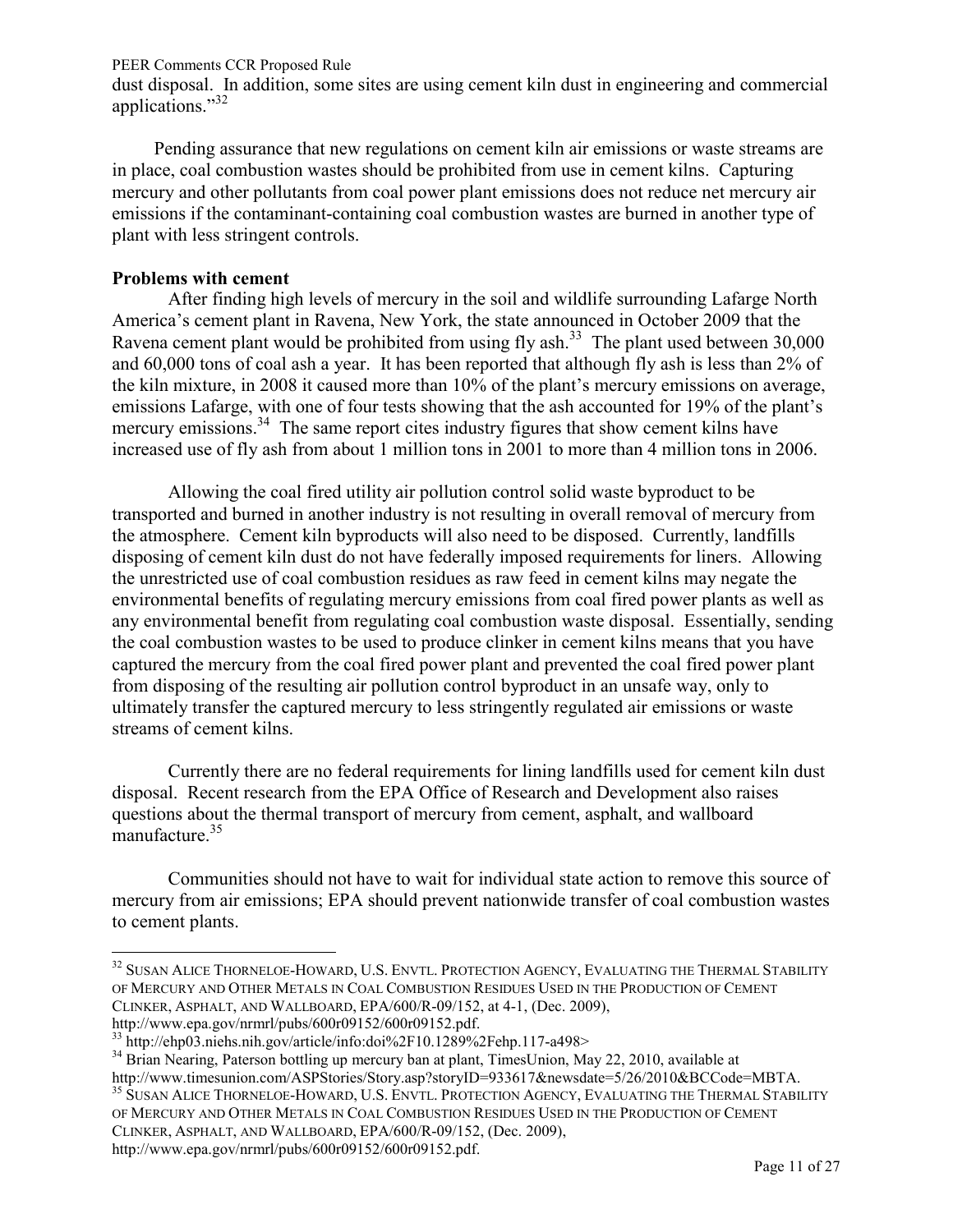## **Problems with FGD gypsum wallboard manufacture**

Around 33% of the gypsum used to make U.S. wallboard in 2008 was FGD gypsum. ACAA reported that over 8.5 million tons of FGD gypsum was used in gypsum panel products in 2008<sup>36</sup> This number may grow; a representative for the Gypsum Association recently noted, "Only cutbacks in construction due to the recession have prevented the use of even more FGD gypsum. 37,38 According to a recent article published in *Air & Waste Management* magazine, the "best data available for thermal stability during wallboard production are from a study of five wallboard plants where a mercury mass balance was attempted."<sup>39</sup> The study reported "wide variation in mercury loss (2 to 55%) from seven FGD samples [that was] attributed to the different conditions under which each gypsum sample was generated … This variability included coal type, [air pollution control] configuration, and purge rate of fine gypsum particles. …Any remaining mercury in the finished FGD-wallboard could be released during use or subsequent disposal or recycling of the wallboard."<sup>40</sup> Results from another laboratory simulation showed that temperatures in wallboard processes were too low to volatilize the arsenic, selenium, or lead (suggesting that non-Hg metals are retained in wallboard during production), while potential mercury loss during production was 9 to 48%.<sup>41</sup>

The Pharos Project<sup>42</sup> recently reported compared 2008 Toxics Release Inventory data from U.S. wallboard manufacturers and reported that the analysis revealed was a "direct correlation between substantial mercury releases to the environment and the use of synthetic gypsum."<sup>43</sup> Pharos acknowledged that renewable or recycled content building products, but added, "specifiers should consider this positive [recycled content] in the context of the common presence of mercury in the synthetic gypsum production life cycle."<sup>44</sup> Pharos added, "These synthetic gypsum wallboard plants represent a secondary release point for coal-fired power plants' mercury emissions. The FGD units capture mercury from coal. Wallboard production using synthetic gypsum then redistributes the mercury into the wider environment at the

http://www.epa.gov/nrmrl/pubs/600r09152/600r09152.pdf.

<sup>43</sup> Jim Vallette, Mercury Contamination of Drywall,

 $\overline{a}$ <sup>36</sup> American Coal Ash Association 2008 Coal Combustion Product (CCP) Production and Use Chart,

http://acaa.affiniscape.com/associations/8003/files/2008\_ACAA\_CCP\_Survey\_Report\_FINAL\_100509.pdf. <sup>37</sup> David J. Tenenbaum, *Trash or Treasure: Putting Coal Combustion Waste to Work*, 117 Envtl. Health Persps, A490, http://ehp03.niehs.nih.gov/article/fetchArticle.action?articleURI=info:doi/10.1289/ehp.117-a490.

<sup>&</sup>lt;sup>38</sup> The percent of gypsum wallboard made with FGD, or synthetic, gypsum has trended up. (In 2007, synthetic gypsum accounted for approximately 28% of gypsum used annually by wallboard manufacturers in the United States. GYPSUM ASSOCIATION, GYPSUM ASSOCIATION COMMENTS ON IMPORTED CHINESE DRYWALL 2 (2009),

http://www.gypsum.org/pdf/Gypsum\_Association\_Comments\_on\_Chinese\_Wallboard\_Issue.pdf .) <sup>39</sup> Senior, Constance L., Susan Thorneloe, Bernine Khan, David Goss, Fate of Mercury Collected From Air Pollution Control Devices, Journal of Air and Waste Management, July 2009; also available at oaspub.epa.gov/eims/eimscomm.getfile?p\_download\_id=491053; citing SANDERSON, J.; BLYTHE, G.M., FATE OF MERCURY IN SYNTHETIC GYPSUM USED FOR WALLBOARD PRODUCTION: FINAL REPORT, US DOE/NETL Cooperative Agreement No. DE- FC26-04NT42080 (June 2008).

<sup>40</sup> *Id.*

<sup>41</sup> SUSAN ALICE THORNELOE-HOWARD, U.S. ENVTL. PROTECTION AGENCY, EVALUATING THE THERMAL STABILITY OF MERCURY AND OTHER METALS IN COAL COMBUSTION RESIDUES USED IN THE PRODUCTION OF CEMENT CLINKER, ASPHALT, AND WALLBOARD, EPA/600/R-09/152, 4-2 (2009), available at

 $42$  "The Pharos Project seeks to define a consumer-driven vision of truly green building materials and establish a method for evaluation that is in harmony with principles of environmental health and justice. The Project's foundation is a partnership, pairing those who use building materials with those who study the products' impacts on health and the environment," http://www.pharosproject.net/about/index/

http://www.pharosproject.net/index/blog/mode/detail/record/40/mercury-contamination-drywall <sup>44</sup> http://www.pharosproject.net/index/blog/mode/detail/record/40/mercury-contamination-drywall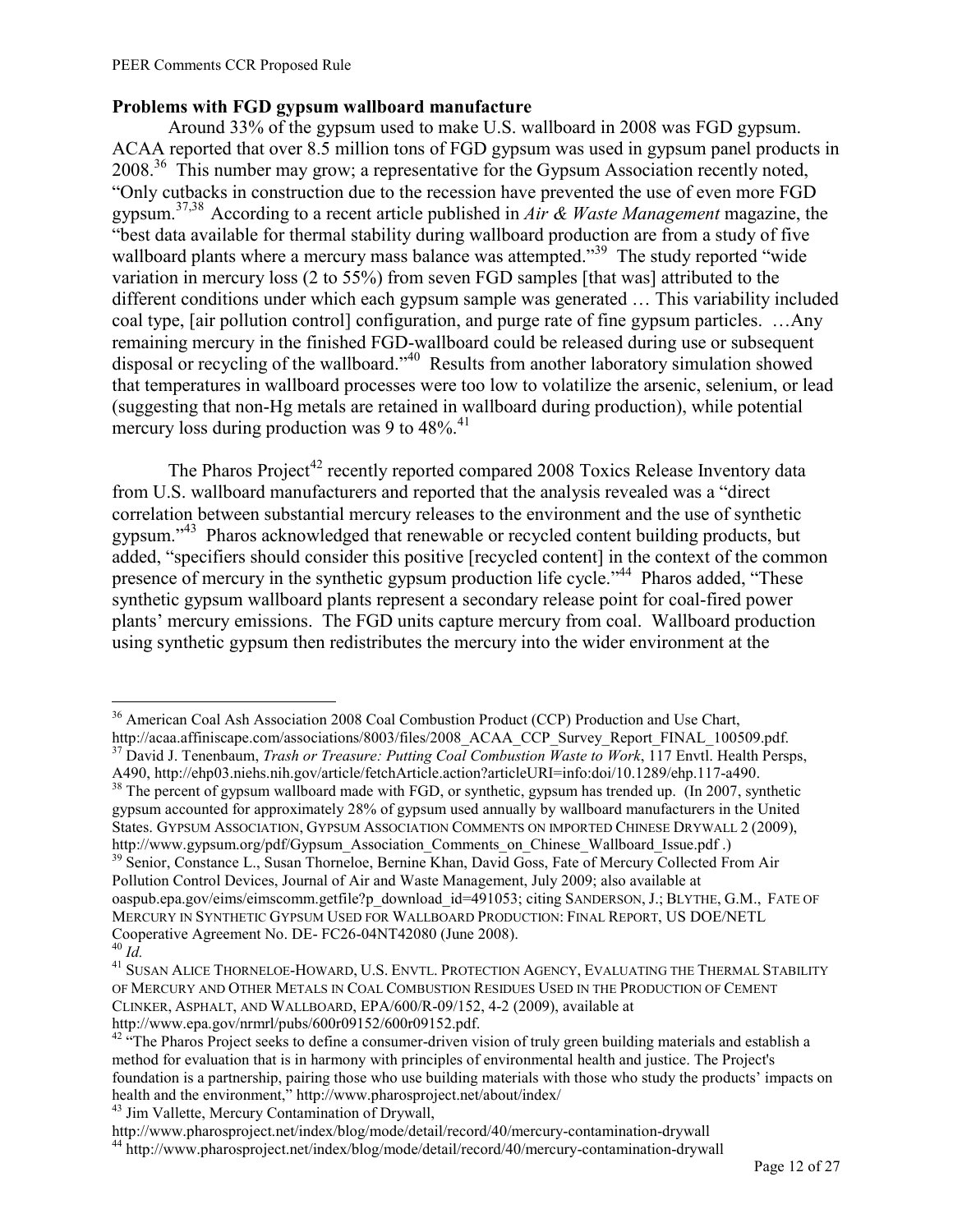<span id="page-12-0"></span>production site, through the board itself.<sup>45</sup> Pharos also noted that there is some mercury present in mined gypsum, but that a U.S. Department of Energy funded study (conducted by U.S. Gypsum) concluded "the highest mercury concentration found in the natural gypsum was 0.03  $\mu$ g / g compared to the lowest mercury concentration of synthetic gypsum of 0.10  $\mu$ g / g.<sup>146</sup>

A recent EPA publication also describes the results of a study of release of metals from a simulation of asphalt manufacture.<sup>47</sup> While the simulation results indicated that non-Hg metals were retained in the samples after exposure and several samples showed "minimal volatilization" of mercury, one facility showed "significant loss of Hg into the gas-phase as a result of exposure to the asphalt manufacturing conditions. [That facility was] the only facility included in this study that has an in-furnace SCR design … [necessitating] that the fly ash come in contact with the SCR catalyst surface regardless of whether ammonia is being injected or not. Further investigation of fly ashes from facilities with an in-furnace SCR design is probably warranted."<sup>48</sup>

Aside from the obviously problematic high-heat reuse scenarios identified above, other events incidental to the manufacturing process can also create points of release of toxics in coal combustion wastes. Materials spilled during transport or released during storage, speculative storage, or off-spec material can all pose risks to human health and the environment if coal combustion wastes destined for reuse are not regulated. The docket for this rule contains notes from a July 2010 meeting between EPA representatives and members of a byproduct-using manufacturers association that record manufacturers' questions that EPA's proposed rule leaves unanswered, including the following two questions related to classification of coal combustion residuals that are destined for reuse: a) "How will spills of CCRs during the manufacturing process and during transportation be classified?"; and b) "What is the status of slag that has not entered the manufacturing process (i.e., purchased but never used) and of off-spec material?"<sup>49</sup>

### **b. Use of Products Containing Coal Combustion Wastes May Release Pollutants and Expose Construction Workers and Building Occupants to Contaminants**

On average, Americans spend about 90% or more of their time indoors.<sup>50</sup> Gypsum is the most common fibrous mineral found indoors.<sup>51</sup> Almost 30% of gypsum wallboard manufactured in the U.S. is made with synthetic gypsum. Even in the case that mercury and other toxics do not volatilize out of FGD gypsum wallboard products to contaminate the air in buildings, workers

<sup>45</sup> *Id.*

<sup>&</sup>lt;sup>46</sup> *Id.*, citing Sanderson, J.; Blythe, G.M. Fate of Mercury in Synthetic Gypsum Used for Wallboard Production: Final Report, US DOE/NETL Cooperative Agreement No. DE-

FC26-04NT42080, June, 2008); *see also* U.S. Envtl. Protection Agency, Drywall Sampling Analysis, 530R09016 (2009), http://www.epa.gov/nscep/, click "simple search," type 530R09016 and click enter.

<sup>&</sup>lt;sup>47</sup> SUSAN ALICE THORNELOE-HOWARD, U.S. ENVTL. PROTECTION AGENCY, EVALUATING THE THERMAL STABILITY OF MERCURY AND OTHER METALS IN COAL COMBUSTION RESIDUES USED IN THE PRODUCTION OF CEMENT CLINKER, ASPHALT, AND WALLBOARD, EPA/600/R-09/152, 4-1 (2009), available at http://www.epa.gov/nrmrl/pubs/600r09152/600r09152.pdf.

 $^{48}$   $\dot{Id}$ .

<sup>&</sup>lt;sup>49</sup> Notes from EPA Meeting with the Asphalt Roofing Manufacturers Association (July 15, 2010), available at www.regulations.gov, type "EPA-HQ-RCRA-2009-1916" and click enter.

<sup>50</sup> U.S. EPA, Buildings and their Impact on the Environment: A Statistical Summary (April 2009), available *at*  www.epa.gov/greenbuilding/pubs/gbstats.pdf.

<sup>51</sup> INTEGRATED LABORATORY SYSTEMS, INC., PREPARED FOR NATIONAL TOXICOLOGY PROGRAM, NATIONAL INSTITUTE OF ENVIRONMENTAL HEALTH SERVICES, NATIONAL INSTITUTE OF HEALTH, U.S. DEPARTMENT OF HEALTH AND HUMAN SERVICES, CHEMICAL INFORMATION REVIEW DOCUMENT FOR SYNTHETIC AND NATURALLY MINED GYPSUM (CALCIUM SULFATE DIHYDRATE) [CAS NO. 13397-24-5] SUPPORTING NOMINATION FOR TOXICOLOGICAL EVALUATION BY THE NATIONAL TOXICOLOGY PROGRAM (2006), http://ntp.niehs.nih.gov/files/Gypsum1.pdf.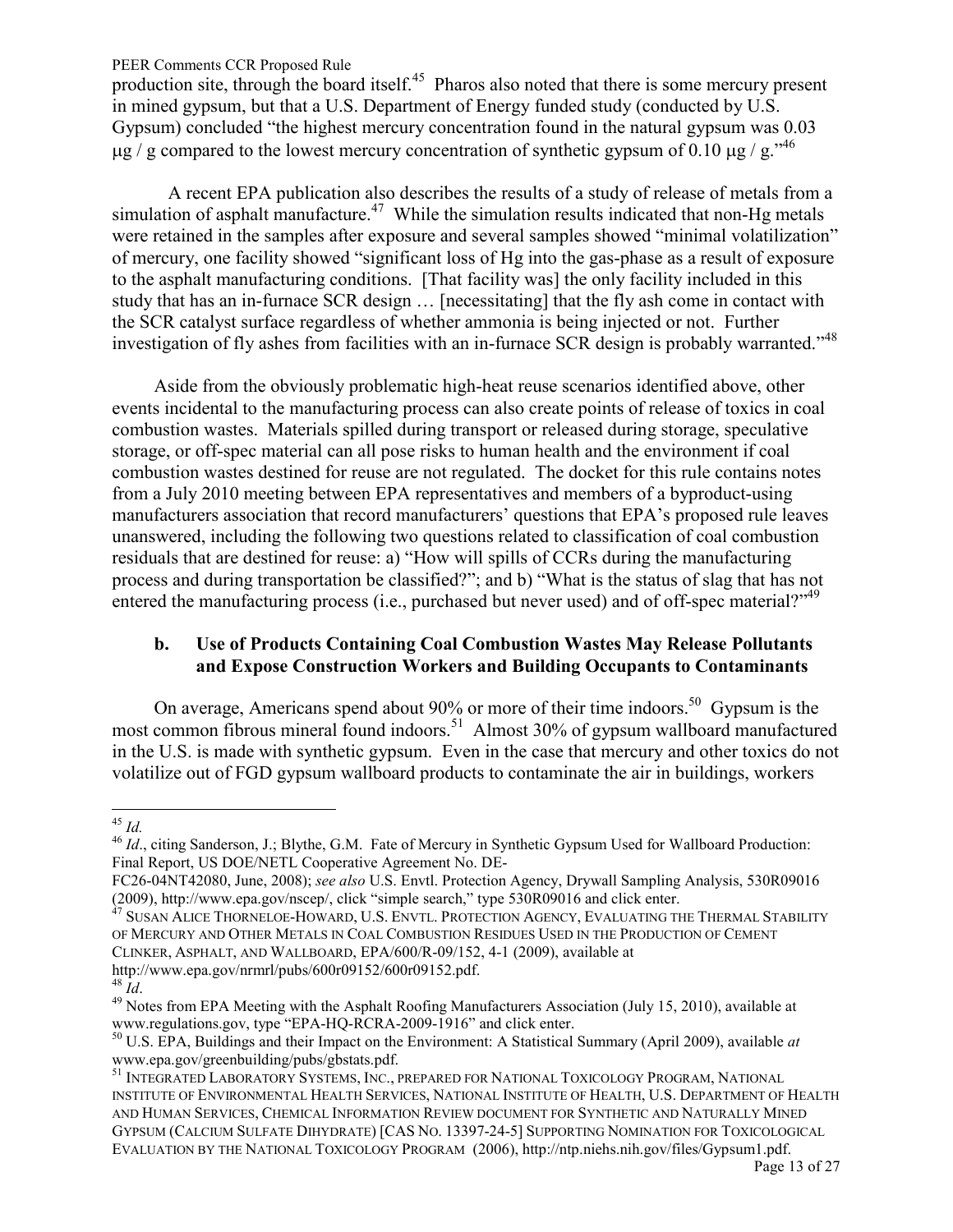and homeowners are routinely exposed to gypsum dust either during installation of gypsum wallboard or during remodeling projects.

A chemical information review document used to support the nomination of synthetic and naturally mined gypsum for toxicological evaluation by the National Toxicology Program (part of the National Institute of Environmental Health Sciences) noted that study of gypsum safety was warranted in part because of gypsum's prevalence indoors.<sup>52</sup> Gypsum was nominated for toxicological study by Mount Sinai-Irving J. Selikoff Center for Occupational and Environmental Medicine and by the Operative Plasterers' and Cement Masons' International Association of the United States and Canada in 2005 citing the widespread exposure to gypsum in the workplace and in the home, as well as the lack of adequate long-term studies for chronic toxicity due to this prevalent building material. The nomination study also notes that recently implemented mercury emissions controls on coal-fired power plants have increased the presence of mercury in wallboard produced from FGD gypsum.<sup>53</sup> In response to NTP's request for comments on the nomination of gypsum for toxicological study, several commentators noted that gypsum has been safely used for used, but none of the responsive comments addressed the changing nature of synthetic gypsum due to new air pollution controls for mercury. After a public comment process, and despite one commenter's implication of safety because "Flu Gas Desulferization (FGD) gypsum has been used to make gypsum wallboard since the early 1990s, $^{554}$  the NTP decided the widespread exposure to gypsum and the lack of adequate toxicity tests warranted some study of the toxicological effects of gypsum exposure. Today's changing composition of FGD gypsum wallboard warrants additional caution by EPA in promotion of this product.

According to a 1999 report on the Condition of America's Public School Facilities, in the mid-1990s, one in five U.S. schools reported unsatisfactory indoor air quality, and one in four schools reported ventilation as unsatisfactory.<sup>55</sup> Studies have also shown that compounds in the concrete matrix can migrate after reactions between carpet and flooring adhesives and concrete.<sup>56</sup> EPA's endorsement of the safety of a product – either implied or explicit – is very influential. Coal combustion wastes should not be able to avoid environmental regulation just because they are destined for reuse in construction; the distribution of these products in homes, schools, and roads throughout the nation should not be allowed unless adequate, independent testing is done to ensure that the increasing usage will not result in increasing exposures to building occupants or construction workers.

Without new regulations in place mandating characterization before coal combustion waste reuse, wastes may be reused based on assumptions that old data is still sufficient. For example, to address potential concerns about "vegetation and food chain issues" resulting from using coal ash in highway construction, an EPA publication relied only on the 2000 regulatory determination and a 1995 study by the Electric Power Research Institute to imply that coal ash as highway fill material does "not pose a risk of concern" and that "use of coal ash in

 $\overline{a}$ <sup>52</sup> *Id.*

<sup>53</sup> *Id.* at vi.

<sup>&</sup>lt;sup>54</sup> Charles D. Byers, Ph.D., Manager, Product Safety & Industrial Hygiene, USG Corporation, Comments to NIEH/NTP regarding nomination of gypsum to the NTP Testing Program at 4 (2006),

http://ntp.niehs.nih.gov/files/USG\_Byers\_051006\_att.pdf.

<sup>&</sup>lt;sup>55</sup> U.S. EPA, Buildings and their Impact on the Environment: A Statistical Summary (April 2009); citing Condition of America's Public School Facilities: 1999, NCES 2000 032, U.S. Department of Education, Office of Educational Research and Improvement, National Center for Education Statistics (June 2000).

<sup>56</sup> Stein, Antoinette, PhD, Health and Safety Risks of Fly Ash Cement Mixtures, available at http://www.peer.org/docs/epa/09\_4\_10\_Health\_Concerns\_with\_Fly\_Ash.pdf.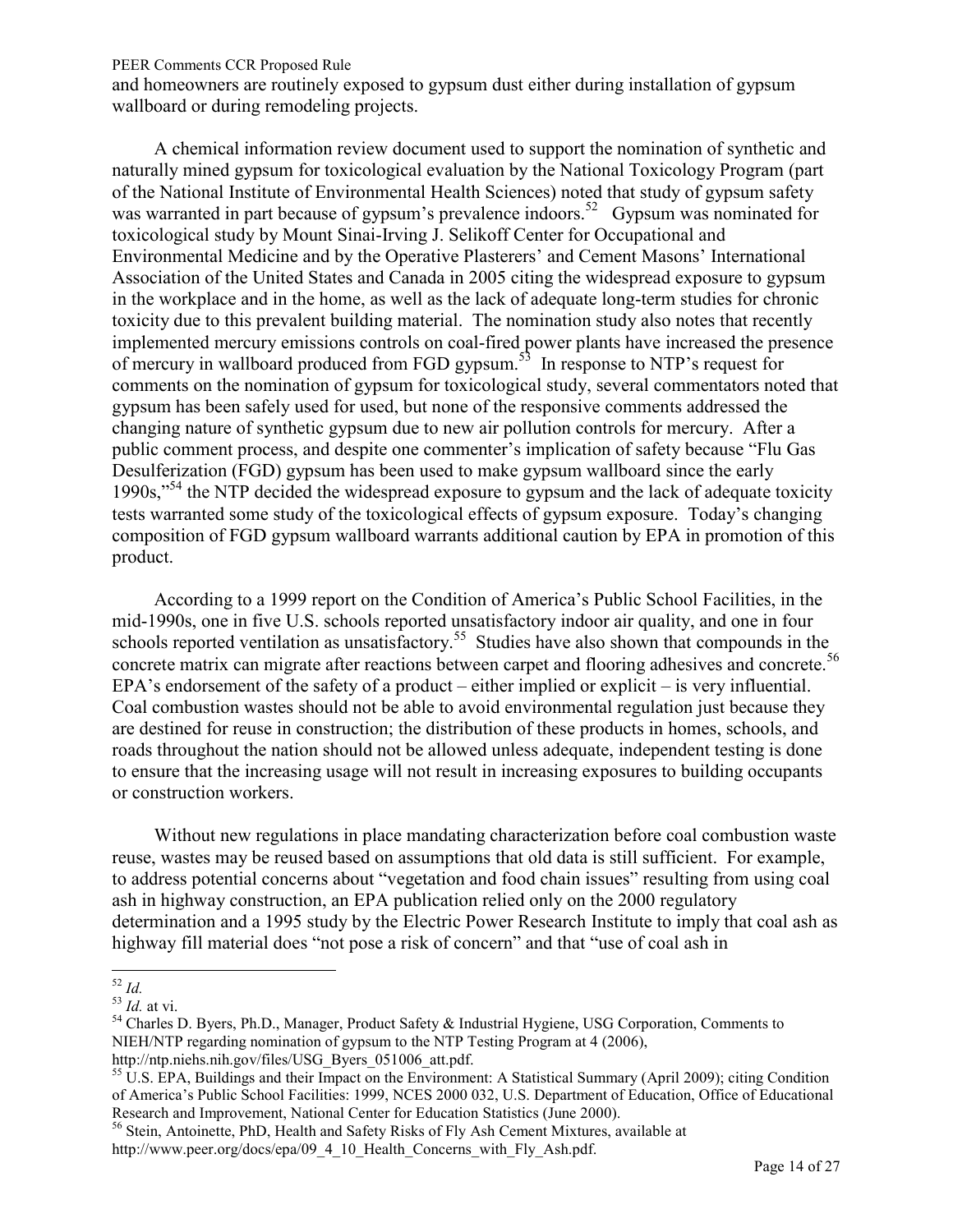$\overline{a}$ 

<span id="page-14-0"></span>unencapsulated highway construction projects poses limited risks to roadside vegetation."<sup>57</sup> EPA published this booklet that purports to include "benefits and impacts" of coal ash use, yet the booklet fails to provide adequately address concerns or to document food chain issues from materials more typical of those generated by today's (or this decade's) coal fired power plants. EPA should use independent, non-proprietary, publicly-available research to support any implied endorsements of environmental safety of reuse.

The characteristics and volumes of coal combustion wastes are changing due to air pollution controls and shifting feed stocks. At the same time, reuse in building products is increasing. Renewed, independent, publicly-available environmental risk studies are needed before allowing reuse of coal combustion wastes in consumer products and construction materials. Older, industry-selected data is not adequate to evaluate the risks that may be posed by today's coal combustion wastes.

## **c. Contaminants Such as Mercury Are Released During Product Disposal, Recycling, or Incineration**

Regulating coal combustion waste disposal as hazardous without addressing end of life concerns for coal combustion wastes that are "beneficially used" ignores significant potential release of any contaminants that have not already been volatilized during manufacture or use. If hazardous constituents have not already leached out or volatilized during pre-manufacturing storage, transportation, manufacturing process losses, or use, then any hazardous constituents that were in the coal combustion waste when it left the power plant will still be in the reused coal combustion waste at the end of the useful life. For example, gypsum wallboard is recycled into use as agricultural soil amendment. If the mercury and other metals captured in fly gas desulfurization gypsum remain in the wallboard because they were "encapsulized," as EPA implies, then those constituents would be present in the wallboard at the end of its useful life, and thus could be released to the environment when the wallboard is ultimately disposed of in unlined construction and demolition debris landfills or when ground up and spread onto agricultural soils.

The Collaborative for High-Performance Schools ("CHPS") has included recycled content credit for use of fly ash construction materials, so long as the fly ash contains levels of mercury below 11 ppb (or outside of California, less than 5.5 ppb).<sup>58</sup> In explaining the primary motivation behind setting limits for mercury in recycled fly ash, a representative of CHPS told Environmental Building News that the end of the life of the concrete was a primary driver behind the concerns: "Twenty years from now the new problem is going to be how to dispose of mercury in concrete."<sup>59</sup> EPA's *Characterization of Coal Combustion Residuals III*, published in December 2009, also identifies that the "fate of mercury and other metals is also a potential concern when CCRS are used … to make products that are subsequently disposed (e.g., disposal of wallboard in unlined landfill).<sup>60</sup>

 $^{57}$  U.S. Envtl. Prot. Agency, EPA-530-K-05-002, Using Coal Ash in Highway Construction: A Guide to BENEFITS AND IMPACTS 26 (2005).

<sup>58</sup> *Groups Set Mercury Limits for Flyash in Concrete*, ENVTAL. BUILDING NEWS, Sept. 2008, *available at* http://www.buildinggreen.com/auth/article.cfm/2008/8/28/Groups-Set-Mercury-Limits-for-Flyash-in-Concrete/. <sup>59</sup> *Groups Set Mercury Limits for Flyash in Concrete*, ENVTAL. BUILDING NEWS, Sept. 2008, *available at*

http://www.buildinggreen.com/auth/article.cfm/2008/8/28/Groups-Set-Mercury-Limits-for-Flyash-in-Concrete/. <sup>60</sup> D. KOSSON, F. SHANCHEZ, P. KARIHER, L.H. TURNER, R. DELAPP, P. SEIGNETTE, PREPARED FOR SUSAN A.

THORNELOE, U.S. ENVTL. PROTECTION AGENCY, OFFICE OF RESEARCH AND DEVELOPMENT NATIONAL RISK MANAGEMENT RESEARCH LABORATORY, AIR POLLUTION PREVENTION AND CONTROL DIVISION, CHARACTERIZATION OF COAL COMBUSTION RESIDUES FROM ELECTRIC UTILITIES – LEACHING AND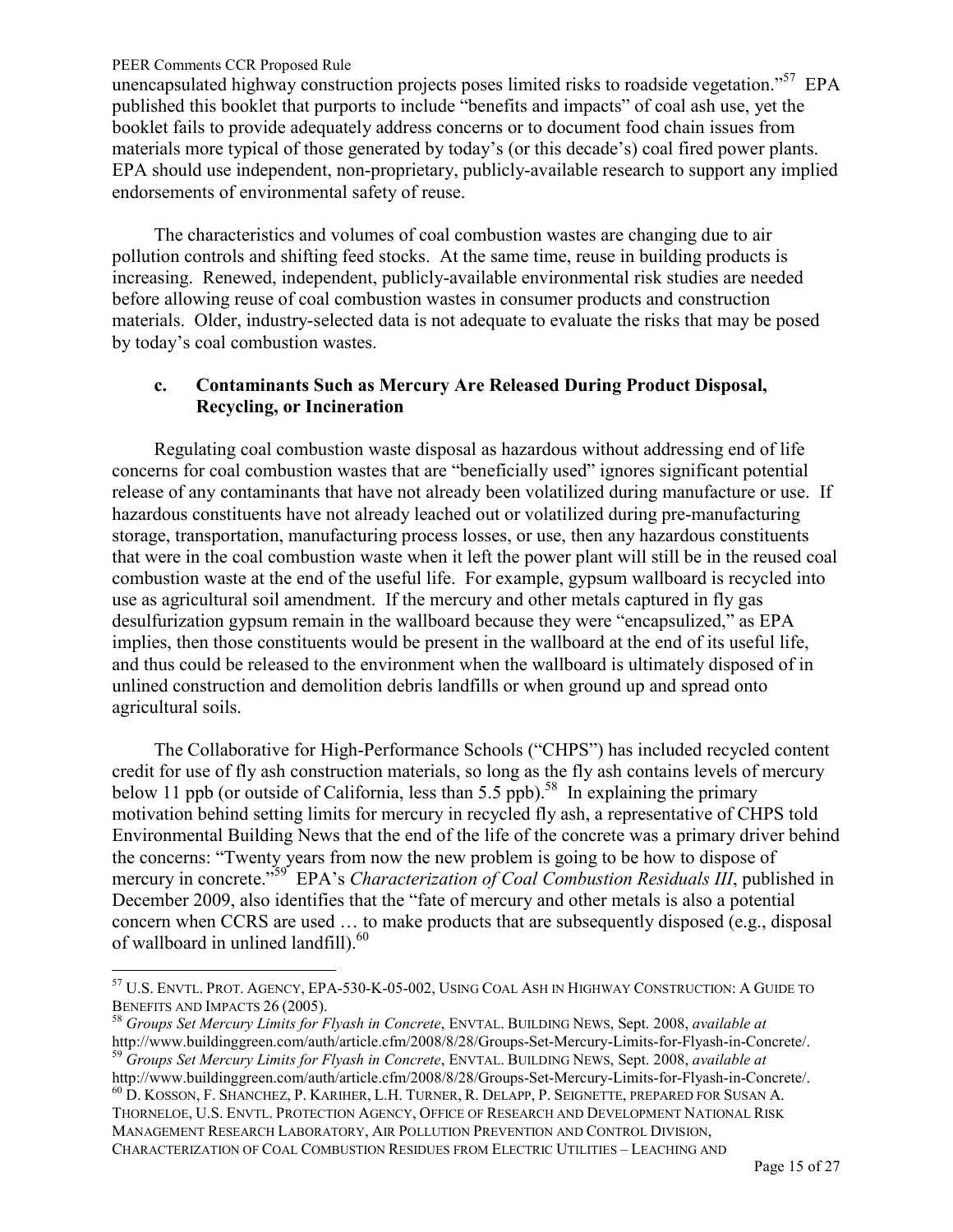<span id="page-15-0"></span>In addition to exposure concerns during production, dust from concrete demolition and concrete grinding may also expose workers and others to fugitive dust emissions that contain toxics. Concrete is recycled/ground at very high rates – about 90%. Reusing clean concrete saves resources and landfill space. Introducing contaminants into concrete products (via fly ash cement) may complicate future opportunities for recycling the crushed concrete into aggregate for new concrete projects. Allowing unregulated quantities of coal combustion wastes to be including in construction and building materials without tracking also presents worker exposure concerns and potential for contaminated runoff from construction sites. Requiring labeling of concrete containing coal combustion wastes should be considered to ensure that personal protective equipment and stormwater controls at demolition sites are appropriate to the risks.

A Federal Highway Administration Technical Advisory on recycled concrete pavement points out that "disposal of existing concrete pavements is often a problem faced on many pavement reconstruction projects" and that recycling concrete is common practice by several State Departments of Transportation. Options for old pavement can include disposal in a landfill, use as riprap on shorelines, "rubblizing" and using as base for new pavement, and other uses. $61$ 

California's Department of Resources, Recycling, and Recovery estimates that approximately 12 percent of new construction drywall is wasted during installation each year, and states that new construction drywall is currently recycled into soil amendment in California.<sup>62</sup>

Carpet backing containing coal fly ash is encouraged and can help earn recycled-content credits from growing "green" rating systems. However, used carpet is often incinerated at high temperature, potentially releasing toxic contaminants such as mercury that may have been contained in the carpet backing.

## **3.3 "Unencapsulated" Uses Need to be Defined and Regulated Under Subtitle C to Avoid Sham Recycling Scenarios and to Prevent Contamination from Use Constituting Disposal**

Coal combustion wastes that are "reused" by applying to land and in or near water tables should strictly regulated as disposal under Subtitle C. So-called encapsulated uses of coal combustion wastes (such as concrete, cement, and wallboard) accounted for less than half of the coal combustion wastes reused in 2008.<sup>63</sup> The remainder of coal combustion waste reuse was in categories that included, among others, agriculture, structural fill/embankments, snow and ice traction, road base, soil stabilization, miscellaneous/other, mining applications, and other uses.

 $\overline{a}$ 

http://acaa.affiniscape.com/associations/8003/files/2008\_ACAA\_CCP\_Survey\_Report\_FINAL\_100509.pdf.

CHARACTERIZATION DATA, EPA-600/R-09/151, 14 (Dec. 2009), available at http://www.regulations.gov/, type in EPA-HQ-RCRA-2009-0640-0329 and click enter.

<sup>&</sup>lt;sup>61</sup> Federal Highway Administration, Technical Advisory: Use of Recycled Concrete Pavement as Aggregate in Hydraulic-Cement Concrete Pavement, T 5040.37 (July 2007), available at

http://www.fhwa.dot.gov/pavement/t504037.cfm.

 $62$  CalRecycle Construction and Demolition Recycling; Wallboard (Drywall) Recycling (April 2010), http://www.calrecycle.ca.gov/condemo/wallboard/.

 $63$  The ACAA reported that in 2008: 14,015,616 tons of CCPs went to concrete; 4,198,196 tons of CCPS were used as raw feed in cement kilns; and 8,533,732 tons of CCPs were used in gypsum wallboard production. Total CCP use was 60,593,660 tons, or about 44% of CCPs produced. American Coal Ash Association 2008 Coal Combustion Product (CCP) Production and Use Chart,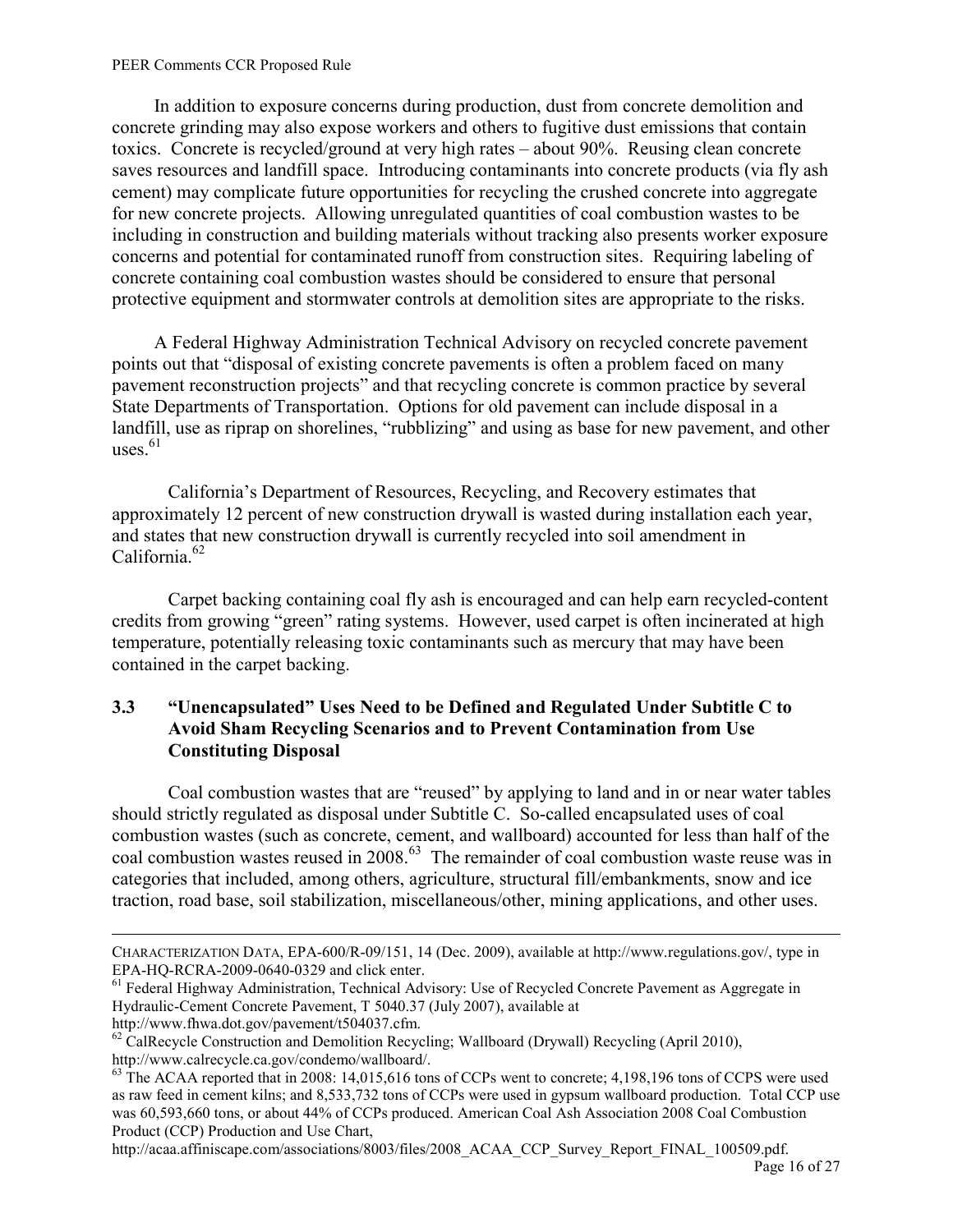EPA must prohibit placement of coal combustion wastes in direct contact with water or in applications that would create contaminated surface runoff or fugitive dust. Any future determination EPA makes to allow or list specific approved uses should require updated leaching and volatilization data appropriate to the type of waste, the source of coal, generating facility, site-specific application, and demonstrated environmental benefits. Regulation under Subtitle C is necessary to prevent large scale shift of wastes into sham recycling or use that is really thinlydisguised disposal.

## **Increasing application to agricultural soils**

FGD gypsum is expected to increasingly be used in loose agricultural applications. To date, FGD gypsum has been shown to have higher levels of arsenic, mercury, antimony, and other elements than FGD obtained through mining.<sup>64</sup> EPA, DOE, and others have also predicted that more mercury and other metals are expected to be captured in air pollution scrubber residues. Synthetic gypsum is being examined for application to crops such as peanuts, alfalfa, tomatoes, sweet corn, and cantaloupes.<sup>65</sup> "Use in agriculture is expected to increase significantly … applicable for all power plants … lower cost vs. mined gypsum may result in broader usage on multiple crops."<sup>66</sup> As the constituents and characteristics of FGD gypsum shift and contaminants in the gypsum increase (due to changes in air pollution control configurations), EPA cannot continue to rely on older data sets to make determinations that use of FGD gypsum in agriculture is safe. Materials must be tested for environmental safety in addition to engineering soundness, agricultural fertilizer benefit, or cost savings.

In the Preamble, EPA notes that it is conducting a joint effort with USDA to consider the characteristics of FGD gypsum and directs people to information on the current study. Pending outcome of new studies on potential risks, in addition to potential benefits, agricultural uses of coal wastes should be banned. Independent studies of waste streams are needed to evaluate sitespecific and crop-specific risks of today's waste streams; EPA should not rely solely on industry generated data or samples from sites pre-selected by industry partners. Broad approval of agricultural applications is not appropriate because of product differences due to variable coal source, air pollution control configurations, and crop uptake potential.

There is possibility for exposure through ingestion of food crops if crops have been grown in soil amended with FGD gypsum or recycled drywall. In one older study, researchers reported greater concentrations of arsenic, boron, magnesium, and selenium in crops grown on fly ash amended soil than control crops grown on soil alone.<sup>67</sup> The study noted earlier research that found selenium and other elements "markedly elevated" in the tissues of Guinea pigs fed on fly ash amended clover. A more recent study evaluated variation in trace element uptake in young, middle-aged, and mature basil, tomato, zucchini, and sunflower plants grown in soil

 $\overline{a}$ <sup>64</sup> US Envtal Protection Agency, Agricultural Uses of FGD Gypsum, EPA 530-F-08-009 (table summarizing background data on agricultural uses of FGD gypsum (to accompany EPA's 2008 document, *Agricultural Uses of FGD Gypsum*).

<sup>&</sup>lt;sup>65</sup> Lamar Larrimore, Southern Company, Presentation at FGD Gypsum Workshop in Indianapolis, FGD Gypsum Overview: Production, Handling, Use (Nov. 17, 2009),

http://www.fgdproducts.org/Presentations Indy 11\_09/Tue\_1330\_Larrimore.pdf. <sup>66</sup> *Id*. at 61

<sup>67</sup> A. Keith Furr, Thomas F. Parkinson, Walter H. Gutenmann, Irene S. Pakkala, and Donald J. Lisk, Elemental Content of Vegetables, Grains, and Forages Field-Grown on Fly Ash Amended Soil, 26 J. Agric. Food Chem. 357 (1978).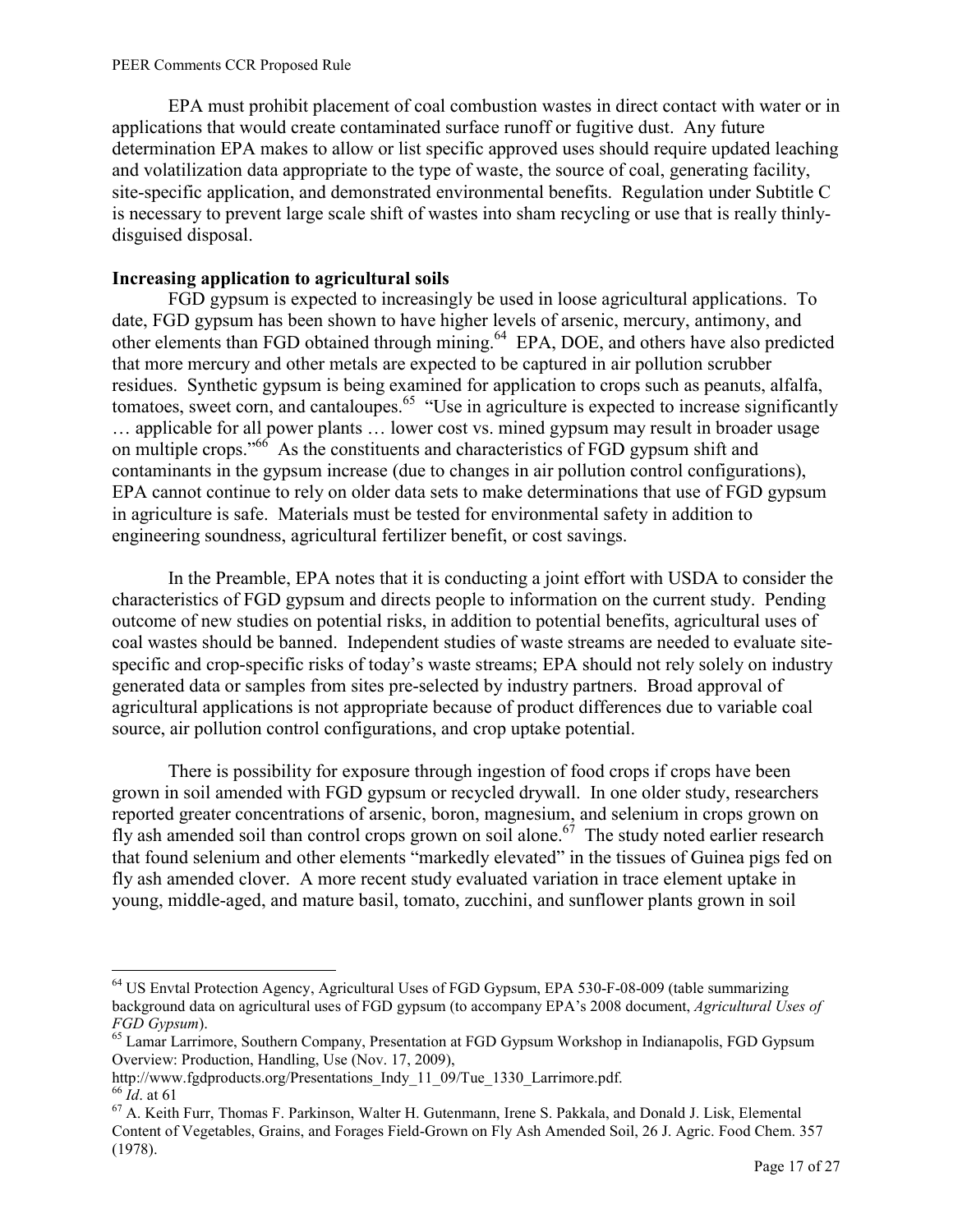amended with from 5 and 20% fly ash amendment.<sup>68</sup> Among the results was that "elevated" concentrations of [arsenic] in plant tissue suggests that fly ash treatment programs can lead to potentially toxic accumulations of [arsenic], and thus, should be carefully monitored.<sup>69</sup>

Although coal combustion wastes have been cheaply available and may contain some essential elements for crops, the fact that coal combustion wastes also contain toxics like arsenic that accumulate in plant tissue highlights why agricultural use of coal ash should be discontinued.<sup>70</sup> The potential for trace element uptake by coal combustion waste-amended crops (and animals that consume them) must be researched and risks as well as benefits considered before continuing a blanket allowance of agricultural reuse. Similarly, the use of coal combustion wastes in cattle feeders and as soil stabilization on dairy feedlots poses potential risks from contaminated surface water runoff or animal exposure to contaminants leaching out or volatilization.

Unencapsulated uses that may directly impact water (including the seasonal high groundwater table) are of particular concern and should be banned. Lack of regulation has led to a proliferation of unregulated applications to loose coal combustion wastes, including application to agricultural soils, application to roads as snow and ice traction control, and applying from the air by "dusting" wastes directly on to icy rivers to encourage melting (see the appendix to these comments for more examples).

## **Loose application to roads for snow and ice traction**

New studies are needed to ensure that contaminants from coal ash generated by more modern air pollution controls do not reach the natural environment when the wastes are applied to roads for snow and ice traction. Reported studies of impacts of winter use of sand/abrasives to the environment indicate that impacts from abrasives remain after initial application. For example, the American Association of State Highway and Transportation Officials Center for Environmental Excellence reports that an Oregon Department of Transportation study found that 50 to 90 percent of sand applied to pavements remains in the environment, and that "materials may wash downstream and end up in streams and lakes."<sup>71</sup> Additionally, "[a]ir pollution from particles less than 10 microns in size (PM10) has been documented from winter abrasive use … Vehicle grinding of sand allows fine particulate matter, PM10 (or PM2.5), to become airborne when dry, and causes river silting during snow melt via surface drainage. Sand used for snow and ice control increases air pollution and has been estimated to contribute approximately 45 percent of the small particulates present in air."<sup>72</sup> These studies highlight potential pathways for environmental contamination and human exposure to contaminants in coal ash applied to roads. Loose coal combustion waste application to roads should be prohibited due to risks to water sources and from dust and fine particulate.

<sup>&</sup>lt;sup>68</sup> S.S. Brake, R.R. Jensen, and J. M. Mattox, Effects of Coal Fly Ash Amended Soils on Trace Element Uptake in Plants, 45 Envtl. Geology 680 (March 2004).

<sup>69</sup> *Id*.

<sup>70</sup> Mathew Cimitile, Is Recycling Coal Fly Ash at Farms Environmentally Safe?, Environmental Health News (Feb. 6, 2009), http://www.environmentalhealthnews.org/ehs/news/recycling-coal-waste-at-farms.

<sup>&</sup>lt;sup>71</sup> Center for Envtl. Excellence by AASHTO, Chapter 8: Winter Operations and Salt, Sand, and Chemical Management § 8.1.3,

http://environment.transportation.org/environmental\_issues/construct\_maint\_prac/compendium/manual/8\_1.aspx.

<sup>&</sup>lt;sup>72</sup> *Id.*, citing Oregon Department of Transportation, "Routine Road Maintenance: Water Quality and Habitat Guide Best Management Practices (July 1999), http://www.ci.gladstone.or.us/NPDES/ODOTresearchroadside\_maintenance\_manual.pdf.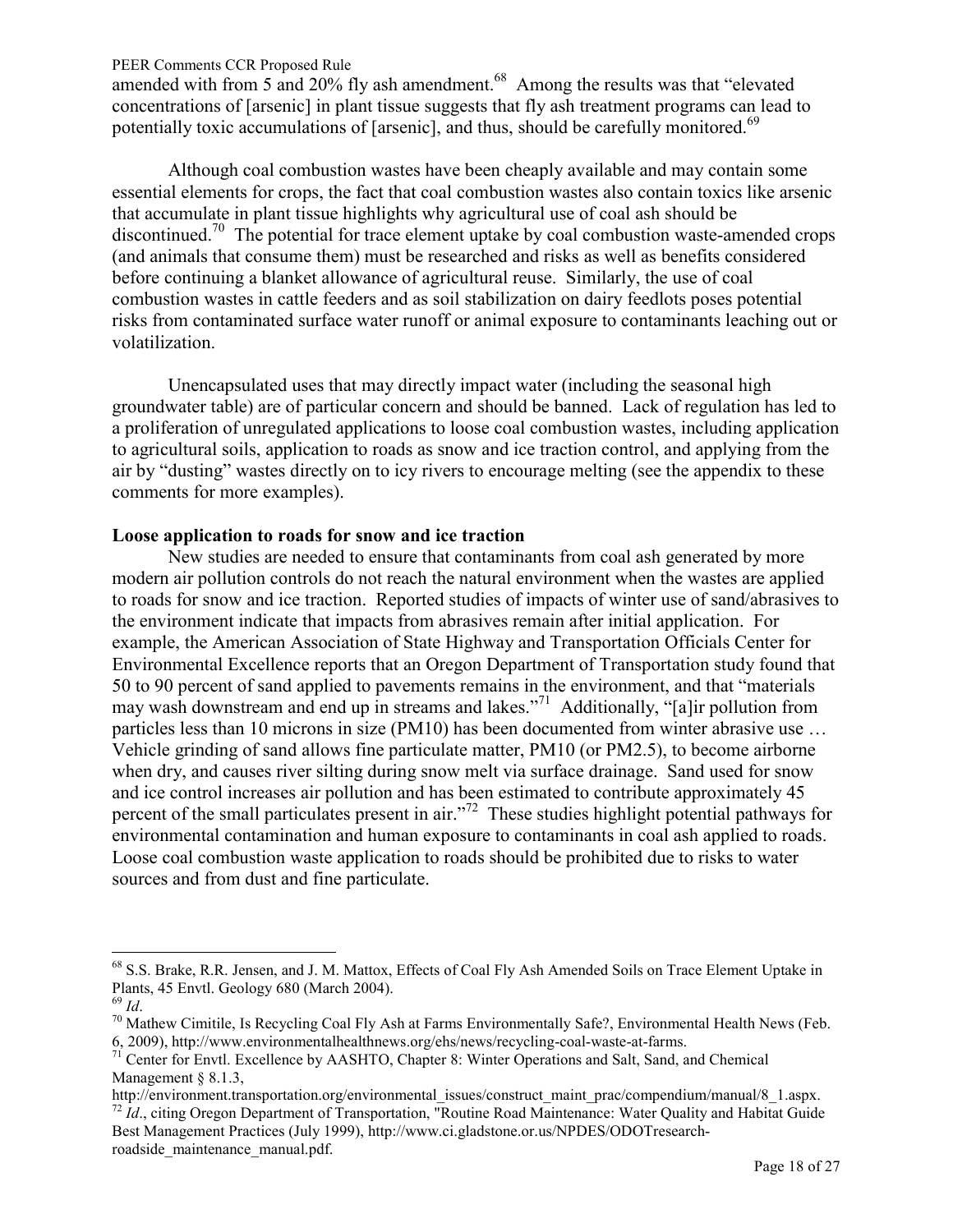<span id="page-18-0"></span>EPA should remove the Bevill exemption for unencapsulated uses and regulate those uses under Subtitle C. EPA notes in numerous instances throughout the proposed rule that EPA is seeking comment on current uses or dangers resulting from uses, or that EPA is studying the impacts. To prevent a repeat of the contamination of Pines, Indiana, EPA should employ a precautionary approach and regulate unencapsulated uses as disposal under Subtitle C. In no case should unencapsulated uses be approved without a site-specific evaluation of the proposed waste (using data representative of the facility that generated the waste), proposed use, purported environmental benefit, and potential risk.

Without federally enforceable waste management requirements in place, coal combustion wastes that have entered commerce will add to the growing toxic exposure to consumers through products and buildings. Similarly, products containing coal combustion wastes can release contaminants during disposal, recycling, or incineration at end of life. Environmental controls on disposal sites for consumer products or construction and demolition debris are not as stringent as environmental controls required at hazardous waste disposal sites. Increasing volumes and toxic content of coal combustion wastes warrant regulation of reuse under Subtitle C.

## **4.0 "Beneficial Reuse" Should be Defined and Require Showing of Environmental Benefit**

## **4.1 EPA's Suggested Criteria to Distinguish Legitimate Reuse are Vague, Circular, and Not Environmentally Protective**

EPA proposed definition of "beneficial use" not only fails to balance and seek net environmental benefits from proposed coal combustion waste reuse scenarios, but the criteria also fails to require any environmental benefit at all. In explaining "What Constitutes Beneficial Use" EPA states:

> "EPA believes the following criteria can be used to define legitimate beneficial uses appropriately…[1] material must provide a functional benefit … [2] material substitutes for the use of a virgin material … [3] where relevant product specifications or regulatory standards are available, the materials meet those specifications, and where such specifications or standards have not been established, they are not being used in excess quantities."<sup>73</sup>

The proposed criteria fail to establish any standard to ensure that coal combustion waste reuse is protective of human health and the environment. Product specifications may include engineering requirements for products such as cement, but engineering standards, when available, may apply only to product performance (such as strength) and not to environmental risk or consumer exposure (such as leaching or volatilization of toxics during curing or normal wear and tear). Additionally, if no specifications guide the use of the coal combustion waste, then the legitimacy criteria appear to be satisfied by default.

PEER suggests that EPA include demonstration that toxics will not be released from the products or use at later stages of the lifecycle (including product manufacture, use, and end of life disposal). EPA should also include explicit criteria to ensure that proposed reuse meets available *environmental* product specification. The criteria as written are so vague as to be meaningless to manufacturers (trying to determine which requirements might apply) and to

 $\overline{a}$  $73$  Proposed Rule at 35,162.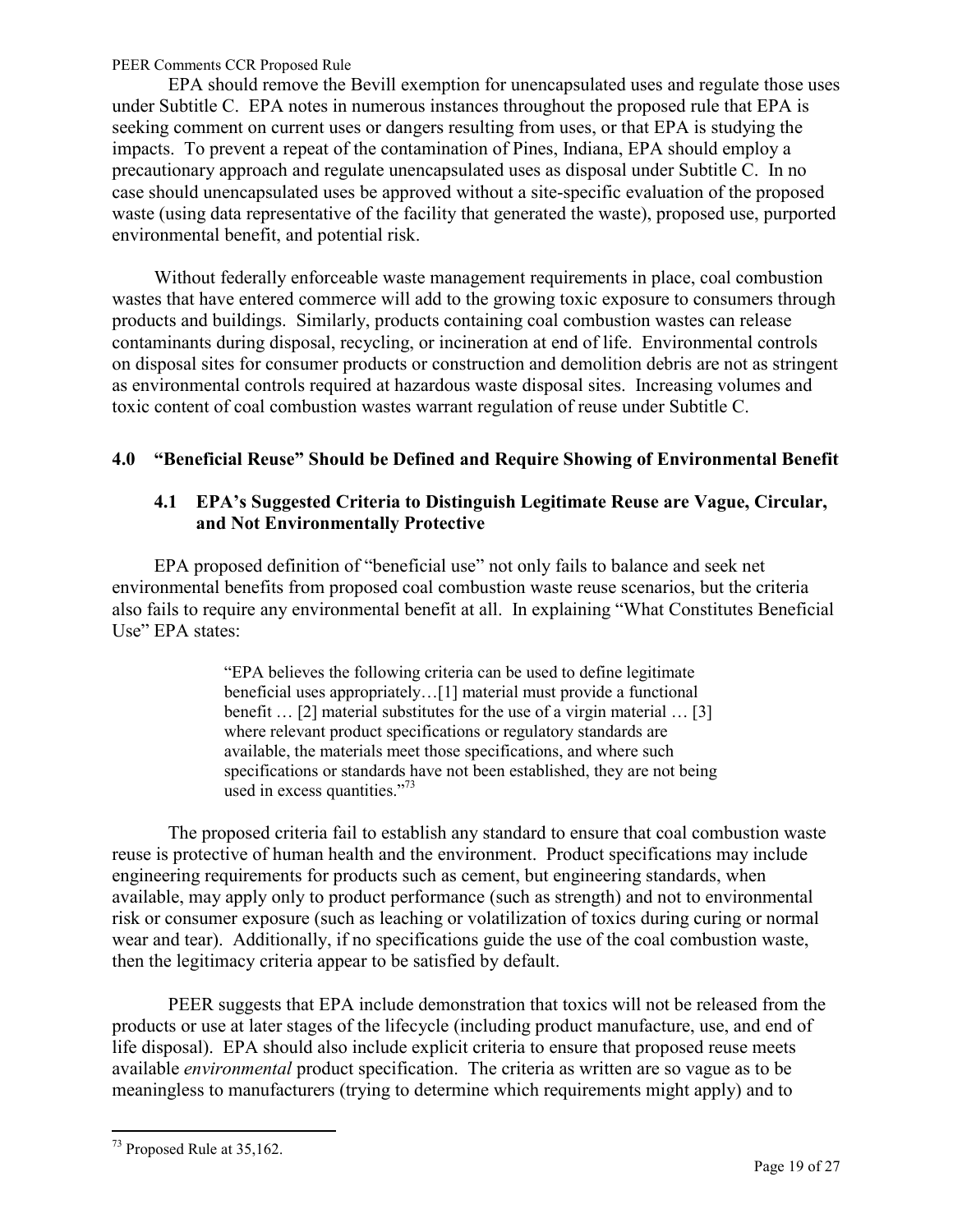consumers (trying to determine if a product or use met relevant environmental specifications). If no environmental criteria are available to prevent leaching, volatilization, or mislabeling, then the criteria should be specific enough that the use would be banned until applicable environmental specifications were met.

In addition, the proposed criteria uses a circular logic by requiring that "legitimate" reuse would include that "where such specifications or standards have not been established, [the materials] are not being used in excess quantities." What criteria will be used to determine if coal ash is being applied to a river or a road in "excess quantities?" This would be a difficult standard to enforce as it is, but it also fails to take into account cumulative impacts to land and roadsides from repeated annual applications of "non-excessive" quantities of coal ash or FGD gypsum. As new uses proliferate and the nature of these wastes change, environmental standards have not kept up. EPA should not allow reuse of coal combustion wastes unless meaningful criteria are in place to guard against sham recycling and cumulative impacts to human health and the environment.

Addressing concerns about agricultural applications of coal combustion wastes, EPA further explains its proposed legitimacy test by stating:

> "In the case of agricultural uses, CCRs would be expected to meet *appropriate* standards, constituent levels, prescribed total loads, application rates, etc. EPA has developed specific standards governing agricultural application of biosolids. While the management scenarios differ between biosludge application and the use of CCRs as soil amendments, EPA would consider application of CCRs for agriculture uses not to be a legitimate beneficial use if they occurred at constituent levels or loading rates greater than EPA's biosolids regulations allow."<sup>74</sup>

As explained above, loose large scale agricultural applications of coal combustion wastes pose a particular risk to water sources and safety of food crops. EPA's logic is circular – legitimate use will be determined by whether application rates meet appropriate standards. EPA needs to specifically require demonstration of more than comparisons to typical application rates of mined materials – e.g. coal combustion wastes are unique materials and comparison to typical rates of application of "natural" gypsum is inappropriate.

EPA's suggestion that it could use criteria designed for a different wastes stream – biosludge – to determine whether agricultural application rates were excessive is inadequate to ensure safe application of this waste stream. Agricultural applications should be prohibited. Unregulated spreading of coal combustion wastes on fields is more like disposal and should be subject to controls as stringent as Subtitle C. At a minimum, this use cannot be continued absent updated situation-specific risk analysis has been concluded (evaluation should be specific to each instance to account for variation between wastes, sites, crops, groundwater pathways, surface runoff patterns, proximity to drinking water, and crop uptake potential).

EPA itself notes that total concentrations of metals, as biosolids are assessed, may not be the most appropriate standard for assessing the highly variable metal leaching behavior of CCRs.<sup>75</sup> EPA should prohibit agricultural applications unless specific standards are developed and implemented through separate notice and comment rulemaking.

 $\overline{a}$  $74$  Proposed Rule at 35,163 (emphasis added).

<sup>75</sup> *Id*.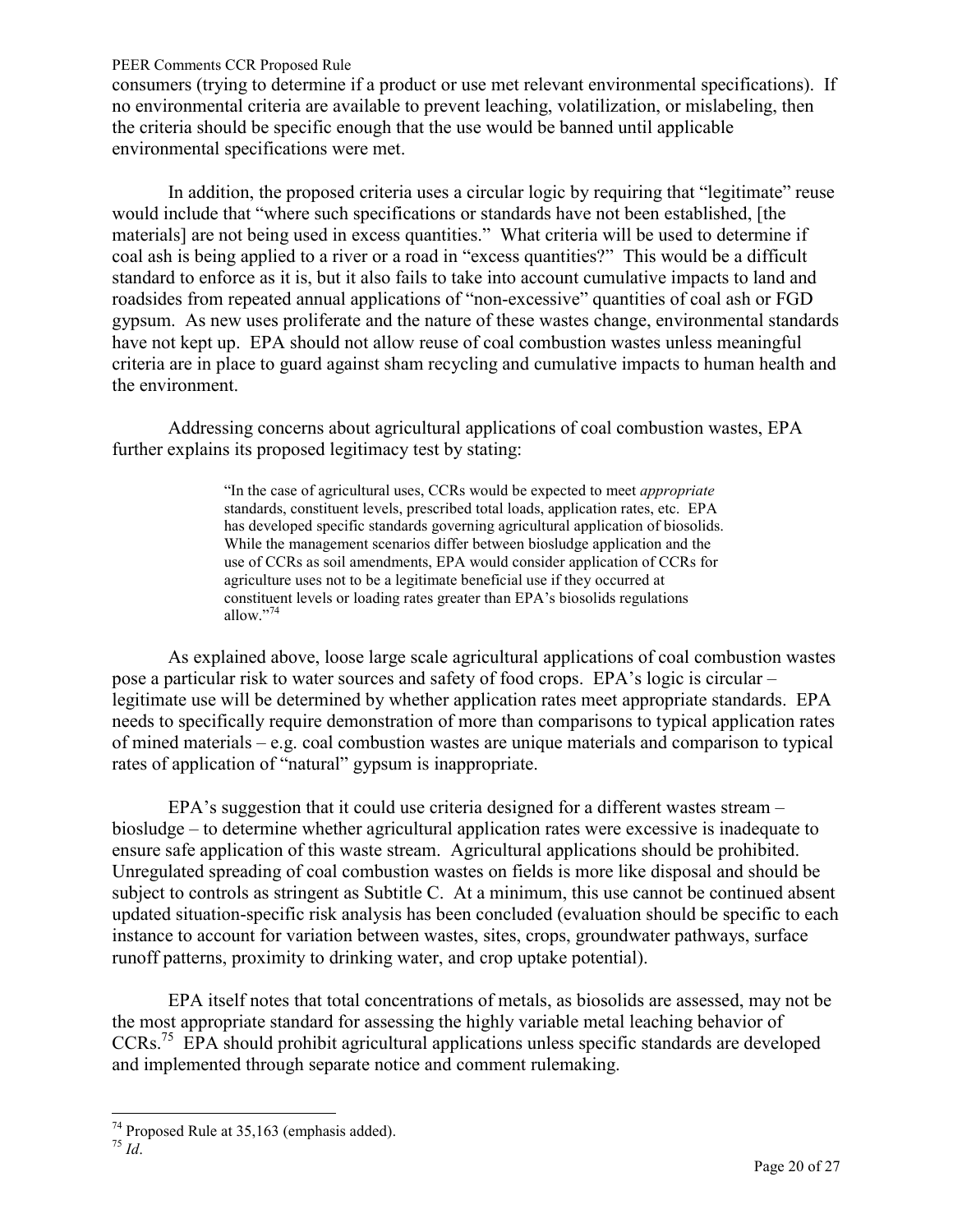$\overline{a}$ 

<span id="page-20-0"></span>EPA needs to rely on more than existence of engineering performance standards or comparisons to typical application rates of mined materials – coal combustion wastes are unique materials and comparison to typical rates of application of "natural" gypsum or other soil amendments is inappropriate.

## **4.2 Reuse of Coal Combustion Wastes in Consumer Products and Construction Has Expanded Far Beyond the Uses Identified in the May 2000 Regulatory Determination; EPA Should Formally List Any Approved Use**

In the Proposed Rule, EPA states, "EPA solicits comment on whether additional uses of CCRs have been established since the May 2000 Regulatory Determination that has not been discussed elsewhere in today's preamble should be regarded as beneficial." PEER submits that numerous so-called "beneficial uses" have been established – some with explicit EPA endorsement, but many with apparently no government oversight at all. Please also see Appendix A to our comments.

 EPA further states in the Proposed Rule, "Of particular concern in this regard are reports that CCRs are being used in producing countertops, bowling balls, and in the production of makeup. The Agency solicits comment on whether use of CCRs in consumer products of this kind can be safely undertaken … the Agency further solicits comment any new uses of CCR, as well as the information and data that supports that is beneficially used in an environmentally sound manner."

 As mentioned above, the Agency has repeatedly voiced express support for a variety of beneficial uses, apparently with little or no consideration to the negative environmental impacts of the federal environmental agency's endorsement of such uses. The conflict of interest apparent in having a regulatory agency responsible for protecting public health and the environment also involved in an industry partnership to promote use of coal combustion wastes was apparent to EPA's own Inspector General, who in November 2009 recommended for IG investigation the underlying basis for the Agency's Coal Combustion Products Partnership  $({}^{\circ}C^{2}P^{2\prime})$ .<sup>76</sup> Further, EPA voiced express support for the uses of "concern" in a 2005 speech: "We support the beneficial use of coal ash in products such as cement and concrete, wallboard, flowable fill, roads and highways, kitchen counter tops, and bowling balls."<sup>77</sup> If these uses are not safe, or the safety is unknown, EPA should issue clarification as to specific characterization tests needed before any reuse could be considered "beneficially used in an environmentally sound manner."

 Of particular concern is the fact that the Agency is apparently not even aware of all the ways in which coal combustion wastes have been "beneficially used." This fact alone demonstrates the need for regulation of coal combustion wastes going to beneficial use; without regulation, reuse of coal combustion waste has increased to nearly 45% -- or over 60 million tons – of the total coal combustion wastes generated.<sup>78</sup> EPA relies on industry-generated (i.e. "voluntary") annual reports that break down coal combustion waste generation and reuse into

 $^{77}$  Maria Vickers, Deputy Director, U.S. Envtal. Prot. Agency Office of Solid Waste, Remarks at the Beneficial Use Summit (Nov. 29-30, 2005), http://www.epa.gov/osw/inforesources/news/speeches/bene-05.htm.

<sup>&</sup>lt;sup>76</sup> Office of Investigations, Envtal. Prot. Agency Office of Inspector Gen., Report No. 10-N-0019, Office OF INVESTIGATIONS SPECIAL REPORT: RESPONSE TO EPA ADMINISTRATOR'S REQUEST FOR INVESTIGATION INTO ALLEGATIONS OF A COVER-UP IN THE RISK ASSESSMENT FOR THE COAL ASH RULEMAKING 7 (2009).

<sup>&</sup>lt;sup>78</sup> American Coal Ash Association 2008 Coal Combustion Product (CCP) Production and Use Chart, http://acaa.affiniscape.com/associations/8003/files/2008\_ACAA\_CCP\_Survey\_Report\_FINAL\_100509.pdf.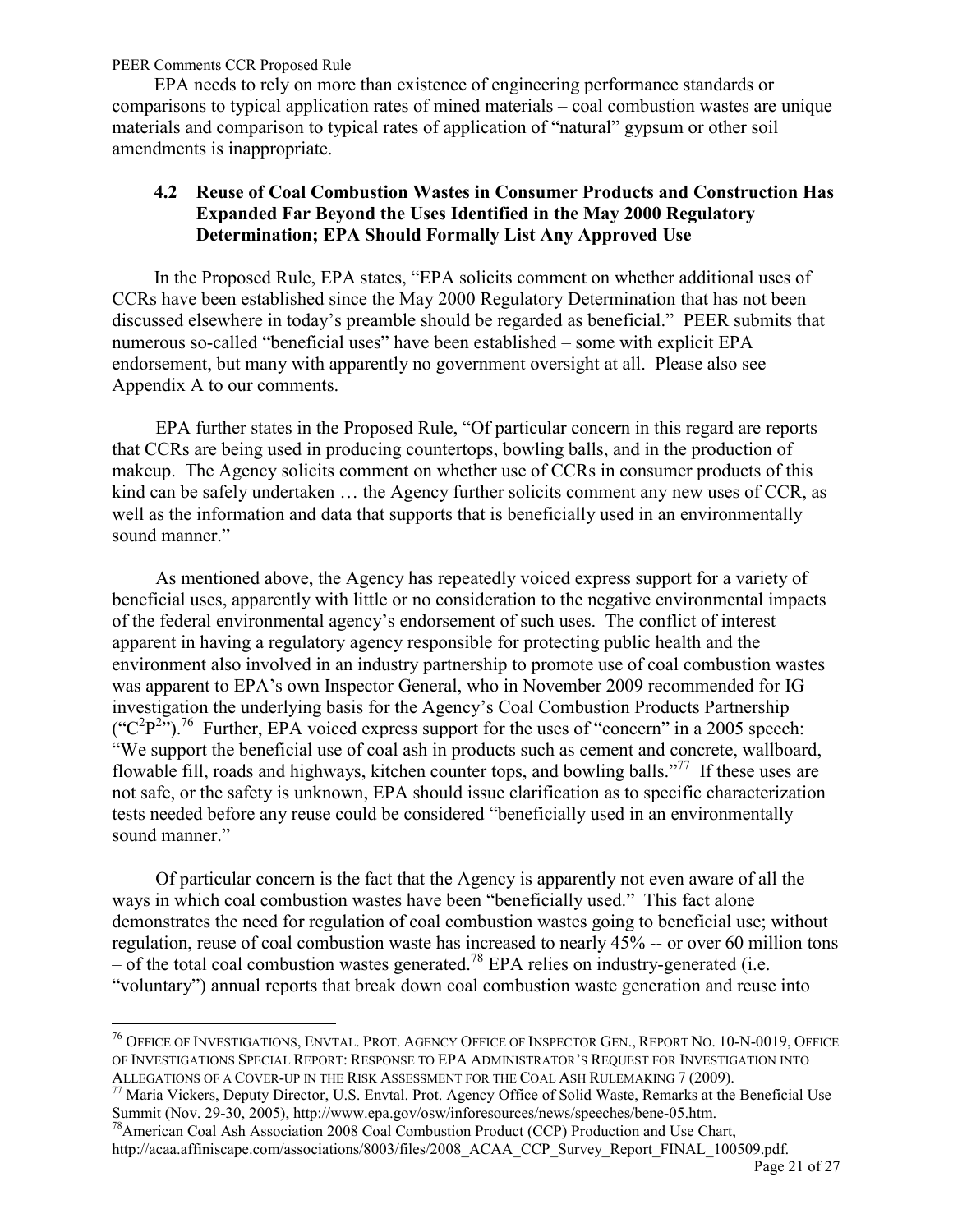<span id="page-21-0"></span>over a dozen categories, but even these reports note that over one million tons of coal combustion wastes are reused in "miscellaneous/other" applications.<sup>79</sup> In 2007, the industry reported that more coal combustion wastes were used in "miscellaneous/other" applications than in categories for aggregate, soil modification, or use as road base or sub-base.<sup>80</sup>

PEER has found documentation of dozens of examples of coal combustion waste reuse in construction, building materials, agriculture, and consumer products.<sup>81</sup> Among many uses listed on the PEER website are the following: drywall soil amendment, toothpaste, levee stabilization, loose application of coal bottom ash as ice control ("ice dusting") on frozen rivers, low permeability liners in construction of water and manure holding ponds, liner for constructed wetlands for wastewater treatment, cosmetics, lipstick, utensils, cattle feeders, feedlot stabilization, cenospheres for concrete countertops, foam carpet backing, paint filler, modeling clay, bowling balls, shoe soles, buttons, and a variety of "green building" (due to recycled content) products.

### **EPA should formally list any use that is approved and has a demonstrated benefit**

EPA requested comment on the need to provide a formal listing of all beneficial uses, but added that "the concern with such an alternative is that new and innovative uses that are not on the list would be subject to disposal regulations, until EPA revised its rule.<sup>82</sup> PEER points to the evidence that unmonitored, untested uses have proliferated in the absence of regulation, and cites those uses – including uses that EPA claims to not have been aware of – as support for the need for EPA to regulate reuse and ban unrestricted reuse until/unless specific regulations are in place.

The above and attached lists of ever-increasing so-called beneficial uses illustrate the need for EPA to develop a formal listing of all approved waste streams and application or usage rates. Development of such a list would support transparency in government decision-making and facilitate public participation and comment on a significant volume of regulated wastes that would otherwise escape regulation just because a coal ash producer claims to be sending the materials to beneficial use.

# **4.3 Coal Combustion Waste Reuse Should Have to Demonstrate Environmental Benefits**

Any approved use should have to demonstrate environmental benefits beyond avoiding disposal or saving disposal costs.

In the preamble to the proposed rule, EPA asserts that the "beneficial use of CCRs offers significant environmental benefits, including greenhouse gas (GHG) reduction, energy conservation, reduction in land disposal (i.e., avoidance of potential CCR disposal impacts), and

<sup>80</sup> The American Coal Ash Association 2007 Annual CCP Production and Use Survey Results noted that of the approximately 56 million tons of coal combustion wastes used, over 1.9 million tons went to "miscellaneous/other," while use in aggregate totaled just over one million, use in soil modification/stabilization totaled over 1.3 million tons, and use in road base/sub-base totaled over 1.1 million tons. See http://www.acaa-

usa.org/displaycommon.cfm?an=1&subarticlenbr=3 (follow link for ACAA 2007 CCP Report).

<sup>81</sup> PEER Coal Combustion Wastes: Coal Ash Is Everywhere,

 $\overline{a}$  $79$  In 2007, over 1.9 million tons of coal combustion wastes were attributed to uses in the "other" category. See http://www.acaa-usa.org/displaycommon.cfm?an=1&subarticlenbr=3 (follow link for ACAA 2007 CCP Report).

http://www.peer.org/campaigns/publichealth/coalash/everywhere.php.

 $82$  Proposed Rule at  $35,163$ .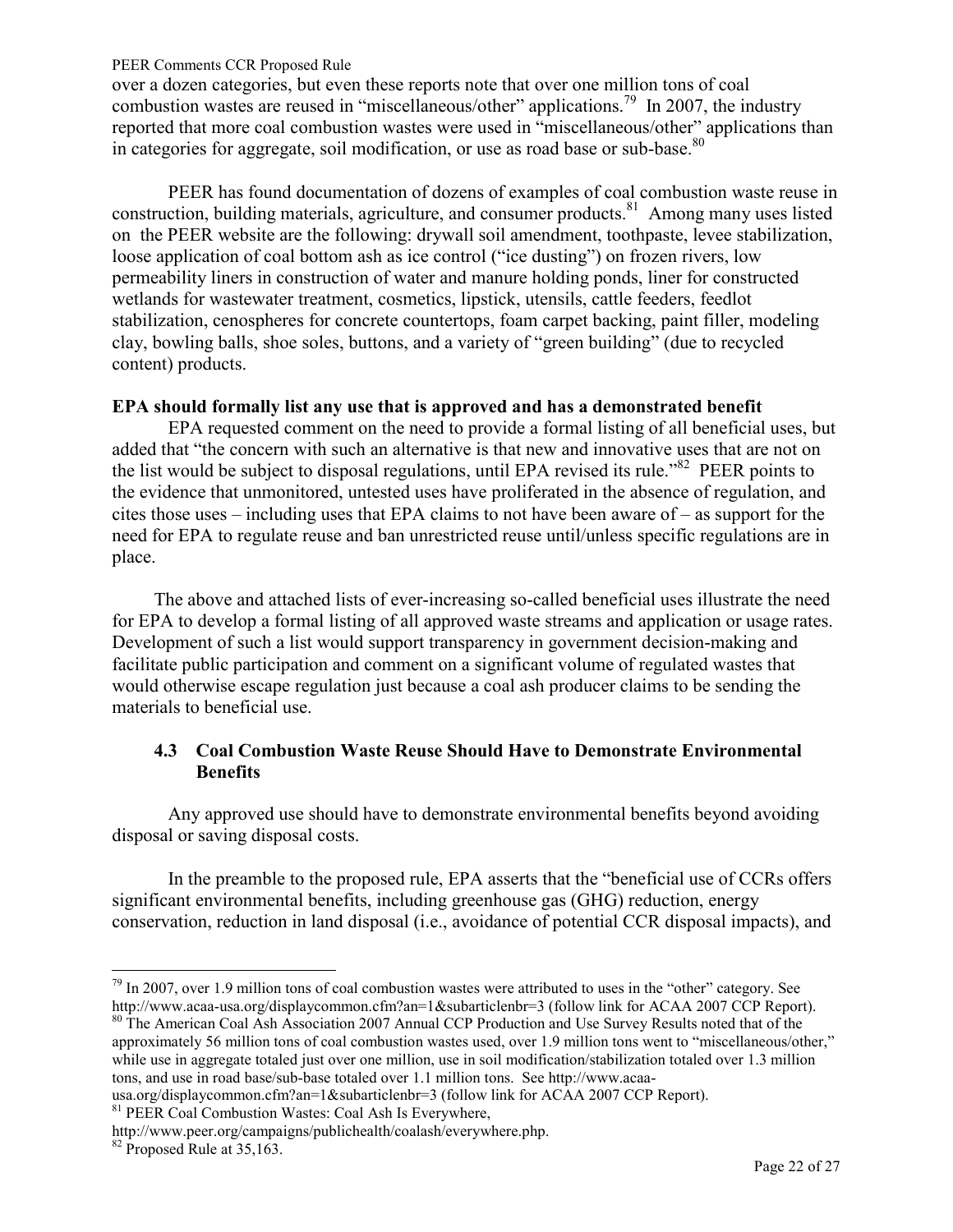reduction in the need to mine and process virgin materials and the associated environmental impacts."<sup>83</sup>

PEER vehemently disagrees with the inaccurate assertion that reuse of all coal combustion wastes reduces greenhouse gas emissions. To this end, PEER has previously filed a complaint with EPA challenging EPA false claims of greenhouse gas savings from reuse of coal combustion wastes.<sup>84</sup> EPA makes vague and varying claims as to the greenhouse gasses allegedly reduced through coal combustion waste reuse, but EPA fails to provide supporting documentation for its general assertion that "beneficial use of CCRs offers significant environmental benefits, including greenhouse gas (GHG) reduction."

EPA's data is not sufficiently complete to support general claims of greenhouse gas savings for coal combustion wastes generally. The Proposed Rule cites to EPA's *Study On Increasing Usage of Recovered Mineral Components (RCMs) in Federally Funded Projects Involving Procurement of Cement or Concrete* ("2008 Study") to support greenhouse gas claims. But a technical footnote in the 2008 Study describes limits to the scope of the analysis: "We focus on coal fly ash, [ground granulated blast furnace slag], and silica fume because more comprehensive and robust life cycle data were available to analyze them. Relevant life cycle data for the substitution of other [recovered mineral components] were not available for purposes of this report."<sup>85</sup> Later in the 2008 Study EPA makes this statement: "Benefit results capture absolute differences in resource use and emissions between two concrete product types. These absolute differences likely overstate marginal welfare impacts resulting from RMC substitution. Accordingly, the results are best viewed as a relative measure of benefits across RMCs and concrete product types."<sup>86</sup>

It is not clear that EPA has performed an analysis of net greenhouse gas emissions from reuse of all coal combustion wastes – including using coal wastes as raw feed in cement kiln, structural fill, or as snow and ice control on roads. In fact, use in concrete, the most frequently cited application for alleged greenhouse gas benefits, accounts for just over 14 million tons – or only about 23% of all reuse.

EPA does offer as support for its concrete-related greenhouse gas and energy claims a document cited in footnote 58. The Proposed Rule notes that the cited estimates are based on calculations and extrapolations from typical percentages of fly ash to cement replacement in federally funded concrete projects, and continues to say, "[t]his estimate is *likely to underestimate* the total benefits that can be achieved."<sup>87</sup> In a footnote, the 2008 Study notes, "[f]or simplicity, however, our model assumes a 1:1 replacement ratio for silica fume and Portland cement in concrete when modeling life cycle impacts. This is *likely to overstate* the benefits of the use of this material as an [supplementary cementitious material]."<sup>88</sup>

<sup>&</sup>lt;sup>83</sup> Proposed Rule at 35,154.

<sup>&</sup>lt;sup>84</sup> Press Release, Public Employees for Environmental Responsibility, EPA False Claims of Greenhouse Gas Savings from Coal Ash: PEER Files Complaint to Delete Inaccurate Statements from EPA Website and Publications (July 1, 2010), http://www.peer.org/news/news\_id.php?row\_id=1368.

 $^{85}$  U.S. Envtl. Prot. Agency, Study on Increasing the Usage of Recovered Mineral Components in FEDERALLY FUNDED PROJECTS INVOLVING PROCUREMENT OF CEMENT OR CONCRETE TO ADDRESS THE SAFE, ACCOUNTABLE, FLEXIBLE, EFFICIENT TRANSPORTATION EQUITY ACT: A LEGACY FOR USERS, EPA530-R-08-007, D-1 (June 2008), http://www.epa.gov/waste/conserve/tools/cpg/pdf/rtc/report4-08.pdf.

<sup>86</sup> *Id.* at D-40.

<sup>87</sup> Proposed Rule at 35,154.

<sup>88</sup> U.S. ENVTL. PROT. AGENCY, STUDY ON INCREASING THE USAGE OF RECOVERED MINERAL COMPONENTS IN FEDERALLY FUNDED PROJECTS INVOLVING PROCUREMENT OF CEMENT OR CONCRETE TO ADDRESS THE SAFE,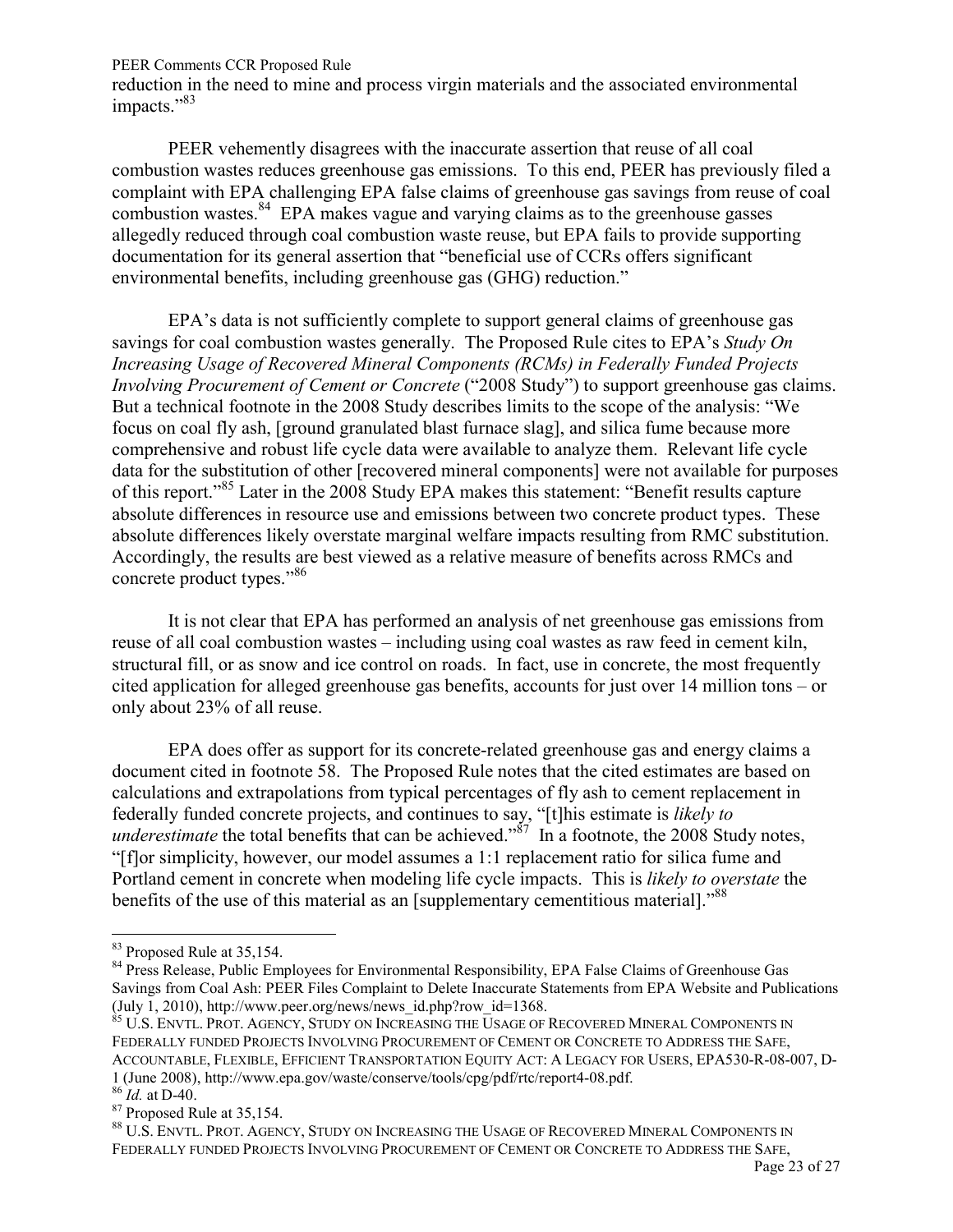EPA also asserts in the Proposed Rule that "reducing the amount of cement produced by beneficially using fly ash as a substitute for cement leads to large supply chain-wide reductions in energy use and GHG emissions."<sup>89</sup> Yet, the 2008 Study acknowledges that "when one production system … makes two or more products with market value (i.e., co-products) it is accepted practice in life cycle analysis to *allocate* the total life cycle production impacts across products. It is important to consider whether co-products of electricity generation (e.g., fly ash) that are beneficially used should have some portion of the production impacts associated with coal combustion (e.g., energy use, greenhouse gas equivalents) attributed to them. The allocated impacts from coal-fired generation would likely associate only very small flows to the RMCs modeled in this Report. For this reason, we do not include either an economic or mass-based allocation in our analysis."<sup>90</sup> Failing to allocate any contribution to greenhouse gases from upstream coal mining or coal fired electricity generation ignores the facts (1) that electricity generation is the largest single source—contributing around  $40\%$ —of total  $CO<sub>2</sub>$  emissions in the United States,  $91$  and (2) that electricity generators use coal—a fuel source with relatively high  $CO<sub>2</sub>$  emissions—for over half of their total energy requirements.<sup>92</sup>

In addition, the Proposed Rule and accompanying regulatory analysis will guide regulation of coal combustion wastes disposal and reuse far beyond the near term time frame that can be modeled with today's data. The BEES model is "based upon current manufacturing processes and related energy intensity and emissions levels, which may change over time. *Thus, the accuracy of the impact values derived from these LCIs likely declines the further out they are applied to the 10-year projection of RMC substitution levels.*" <sup>93</sup> Finally, Appendix D of the 2008 Study lists some of the "general limitations of the analysis," stating "it is difficult to isolate, for quantification, the effect of current procurement regulations on RMC substitution. Thus the results may over- or understate actual benefits depending upon the accuracy of the estimated quantities."<sup>94</sup>

Taken together, these footnotes to EPA's conclusions reflect that EPA claims of greenhouse gas savings from coal combustion wastes are: (1) limited to an analysis of fly ash, ground granulated blast furnace slag, and silica fume used in federal concrete projects, (2) tend to overestimate and have uncertainty in underlying assumptions – with decreasing accuracy the further out they are applied from the ten year projection, and (3) the analysis assumes that coal combustion wastes enter the system with no associated emissions from burning the coal to make electricity, mining the coal, processing mined coal, or transporting the coal from mine to power plant.

<sup>92</sup> *Id.* at ES-8 (2010).

<sup>93</sup> U.S. ENVTL. PROT. AGENCY, STUDY ON INCREASING THE USAGE OF RECOVERED MINERAL COMPONENTS IN FEDERALLY FUNDED PROJECTS INVOLVING PROCUREMENT OF CEMENT OR CONCRETE TO ADDRESS THE SAFE, ACCOUNTABLE, FLEXIBLE, EFFICIENT TRANSPORTATION EQUITY ACT: A LEGACY FOR USERS, EPA530-R-08-007, D-41 (June 2008), http://www.epa.gov/waste/conserve/tools/cpg/pdf/rtc/report4-08.pdf.

<sup>94</sup> *Id*. at D-40.

ACCOUNTABLE, FLEXIBLE, EFFICIENT TRANSPORTATION EQUITY ACT: A LEGACY FOR USERS, EPA530-R-08-007, D-11 (June 2008), http://www.epa.gov/waste/conserve/tools/cpg/pdf/rtc/report4-08.pdf.

<sup>89</sup> Proposed Rule at 35,154.

 $^{90}$  U.S. ENVTL. PROT. AGENCY, STUDY ON INCREASING THE USAGE OF RECOVERED MINERAL COMPONENTS IN FEDERALLY FUNDED PROJECTS INVOLVING PROCUREMENT OF CEMENT OR CONCRETE TO ADDRESS THE SAFE, ACCOUNTABLE, FLEXIBLE, EFFICIENT TRANSPORTATION EQUITY ACT: A LEGACY FOR USERS, EPA530-R-08-007, D-22 (June 2008), http://www.epa.gov/waste/conserve/tools/cpg/pdf/rtc/report4-08.pdf.

<sup>&</sup>lt;sup>91</sup> U.S. ENVTL. PROT. AGENCY, INVENTORY OF U.S. GREENHOUSE GAS EMISSIONS AND SINKS: 1990 – 2008 at 3-10 (2010).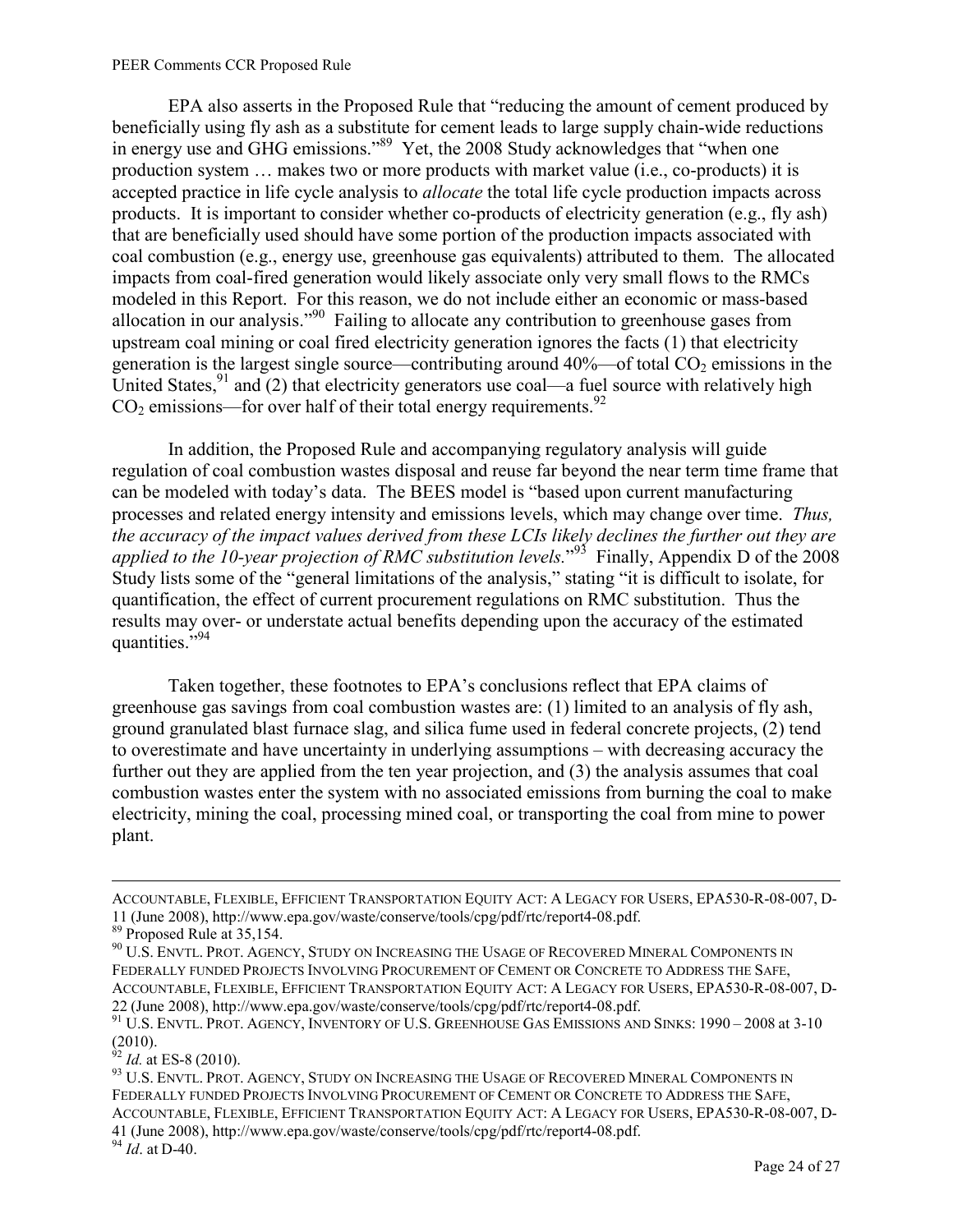<span id="page-24-0"></span>Approved uses of any coal combustion waste stream should have to demonstrate real environmental benefits that take into account broader sustainability concerns than increasing recycling percentages. Cross media transfers, toxic exposure risks, and end of life impacts should also be considered. The environmental risk-benefit analysis should be specific to the feedstock/source of coal, the facility, the air pollution control equipment, the ash handling practices at that power plant, transportation considerations, application rates or percentages, and site-specific factors.

# **5.0 Conclusion**

The demonstrated danger posed by unregulated coal combustion wastes show why federally enforceable Subtitle C regulations are warranted. Absent any monitoring or tracking, reuse has also proliferated and contributed to demonstrated and potential damage cases. Without federal regulation, EPA is not able to monitor disposal sites or reuse applications for safety. New air pollution controls on coal fired power plants are being developed and are expected to capture more mercury and other toxics in the coal combustion wastes. EPA must reconsider the regulatory determination for reuse, and prior to any approval of reuse, the fate of mercury and other constituents of concern in reuse applications (potential volatilization, leaching, and end of life concerns) needs to be evaluated on a situation-specific basis. Coal combustion wastes should be regulated under RCRA Subtitle C.

Sincerely,

Jeff Ruch Executive Director Public Employees for Environmental Responsibility

Enc.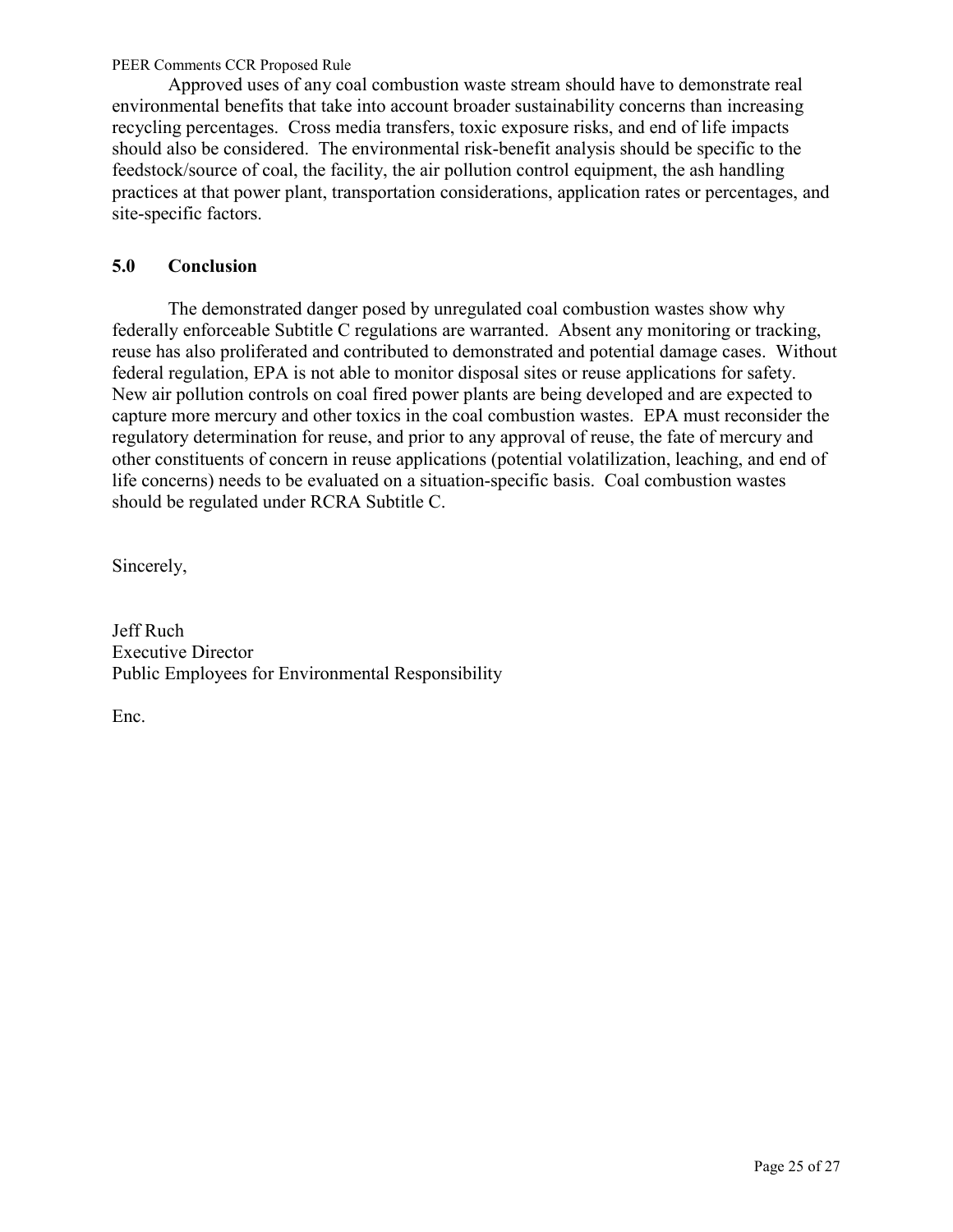## **Appendix A: Coal Combustion Wastes Reuse Examples**

Kitchen counter tops **Cosmetics** Toothpaste Utensils and Tool Handles Picture frames Carpet Backing Dog houses Auto Bodies & Boat Hulls Driveways Running Tracks Bowling Balls Flotation Devices Modeling clay Shoe soles Foam carpet backing Cushion floor Textured paints **Buttons** Utensils Structural fills & embankments Mining applications/minefill Snow & ice traction on roads and parking lots Dumping on rivers to melt ice Land contour & golf course fill Soil amendment & fertilizer Dairy feedlot pads Cattle Feeders Agricultural stakes Soil stabilization - stock feed yards Recycled drywall soil amendment Raw feed for cement clinker (in kiln) Cement replacement (in concrete) Low permeability liners for water and manure holding ponds Constructed wetlands for wastewater treatment Roofing granules Carpet backing Binding agent Levee stabilization Nutrient removal from urban runoff Flooring & ceiling tile Flowable fill Asphalt roads Slate-like roof tiles Wood-like decking Structural insulated housing panels Drywall

Fireplace mantles Aggregate Soil modification & stabilization **Grout Stucco** Cinder block Roofing shingles Paints & undercoatings Ceiling Tile Road base/Sub-base Blasting Grit Recycled plastic lumber Utility poles & crossarms Railway sleepers Highway sound barriers House siding & trim Roofing tiles & panels Marine pilings Doors Scaffolding, non-catastrophic failure Window frames Sign posts Crypts Architectural interiors & exteriors Columns Rail road ties **Bricks** PVC Pipe Vinyl flooring Paving stones Paints & plastics filler Shower Stalls Garage doors Park benches Landscape timbers Planters Pallet blocks Molding Mail boxes Artificial Reef